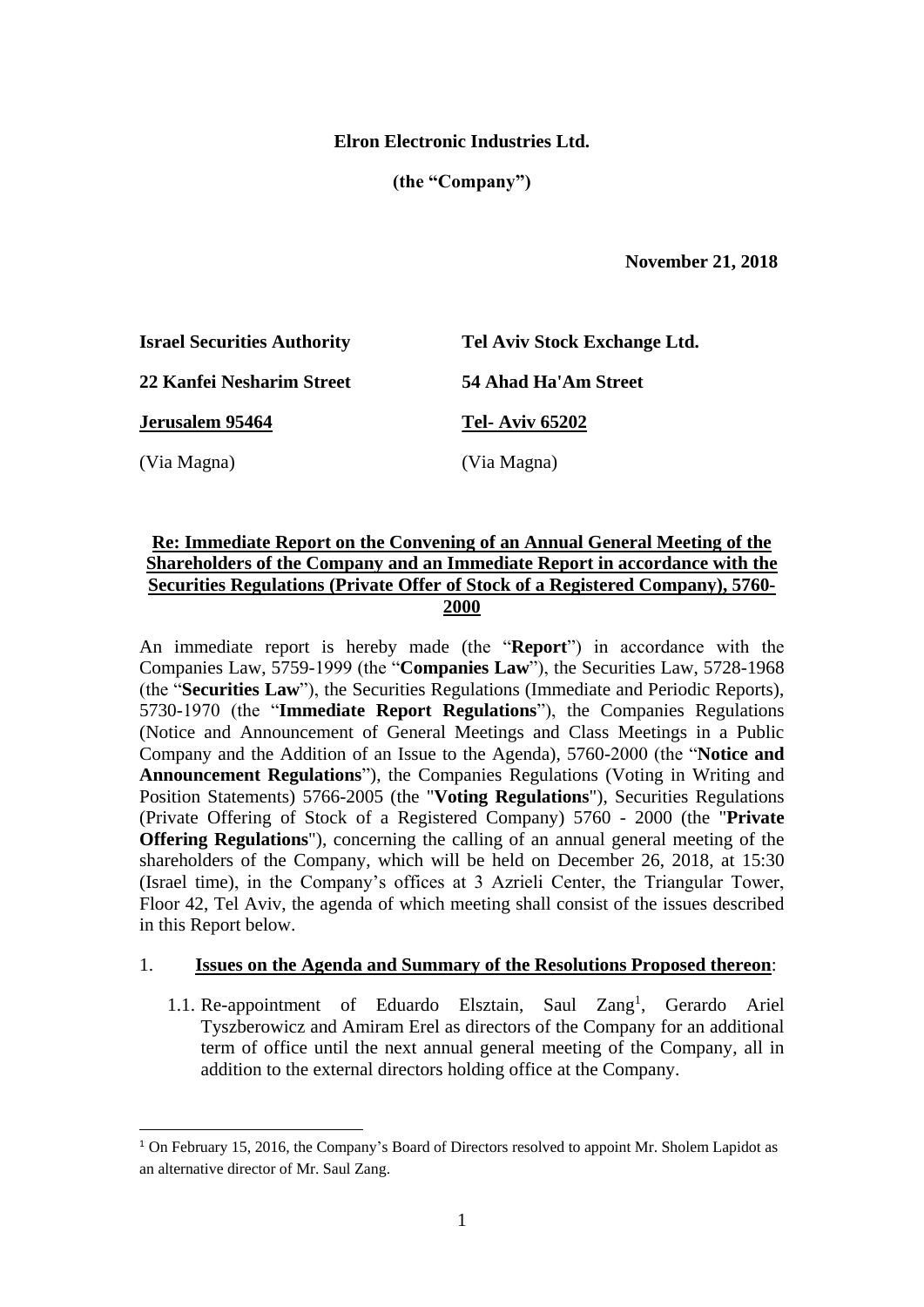A separate vote shall be conducted on the appointment of each one of the directors.

The aforesaid candidates for the office of directors of the Company have delivered to the Company declarations in accordance with Section 224B of the Companies Law, copies of which are enclosed to this Immediate Report. For details regarding the directors nominated for reappointment, please see the voting card attached in this Report.

- 1.2. Re-appointment of the accounting firm of Kesselman & Kesselman (PwC), as the Company's auditors, for an additional term until the next annual general meeting of the Company, and authorization of the Board of Directors of the Company and the Audit Committee, as required, to determine their fees as auditors.
- 1.3. Report to the shareholders regarding the auditors' fees in 2017. No resolution is required on this issue.
- 1.4. Discussion of the annual periodic reports of the Company for 2017. No resolution is required on this issue.
- 1.5. Approval of the grant of Options to the CEO of the Company, as specified in paragraph 12 below. For further details please see part B of the Report below.
- 1.6. To approve the increase of the Company's authorized share capital and to amend the Company's Articles of association<sup>2</sup> accordingly  $-$  It is proposed to increase the Company's authorized share capital by 35,000,000 Ordinary Shares, par value NIS0.003 each (the "**Shares**"), such that the authorized share capital of the Company shall consist of 70,000,000 Shares*.* Subject to the increase of the authorized capital as aforementioned, Article 11 to the Company's Articles of Association will be deleted and replaced with the following: "the Company's authorized share capital is NIS210,000 divided into 70,000,000 ordinary shares, par value NIS0.003 each (hereinafter: the "**Ordinary Shares**"). The Company may change its authorized share capital in accordance with the provisions of the Companies Law and these articles."

## 2. **Record Date**

 $\overline{a}$ 

The record date for the purpose of a shareholder's entitlement to participate in and vote at the meeting, in accordance with Section 182 of the Companies Law, is the end of the trading day on Tel Aviv Stock Exchange Ltd. (TASE)

<sup>&</sup>lt;sup>2</sup> For the existing Articles of Association of the Company, please see the Company's Immediate Report of March 14, 2012 (ref. 2012-01-067026). In addition, please see the report regarding opening data on the Company's securities and share capital of January 10, 2010 (ref. 2010-01-348675) for details regarding the Company's authorized share capital.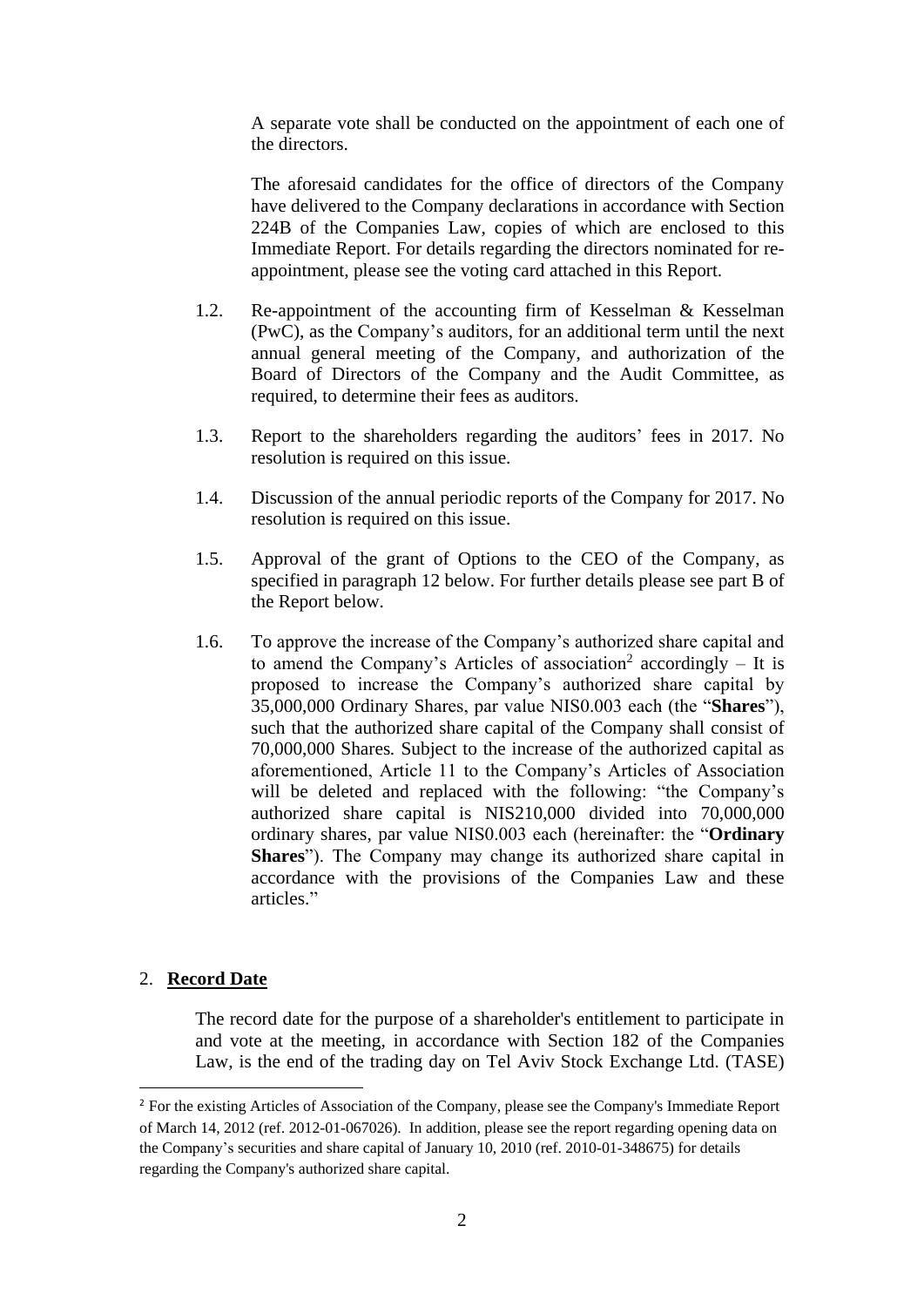occurring on November 28, 2018 (the "**Record Date**"). In the event that no trading is carried out on the Record Date, the Record Date shall be the last trading day preceding such date.

## 3. **Legal Quorum and Adjourned Meeting**

A legal quorum shall be constituted upon the presence, in person or by proxy, of at least two shareholders holding, in total, more than 33.3% of the issued shares conferring voting rights in the Company, within 30 minutes of the time scheduled for the opening of the Meeting. If a legal quorum is not present at the general meeting 30 minutes after the time scheduled for commencement of the meeting, the general meeting shall be adjourned to the same day the following week, at the same time and location. If no legal quorum is present at the adjourned meeting 30 minutes after the time scheduled for the meeting, then one shareholder holding at least 25% of the issued share capital of the Company, who is present in person or by proxy, shall constitute legal quorum.

# 4. **Required Majority**

- 4.1. The majority required for adoption of the proposed resolutions specified in Sections 1.1 and 1.2 is a majority of the shareholders who may vote and are participating in the vote, in person or by proxy (including via voting card) or by means of the electronic voting system.
- 4.2. In accordance with Section 272(C1) of the Companies Law, the majority required for adoption of the proposed resolution specified in Section 1.5 is a majority of the shareholders who may vote and are participating in the vote, in person or by proxy (including via voting card), provided that one of the following is fulfilled:
	- (1) The count of the majority votes at the general meeting shall include a majority of all of the votes of shareholders who are neither controlling shareholders of the Company nor have a personal interest in the approval of the appointment, who participate in the vote. The count of the total of votes of such shareholders shall exclude the abstaining votes;
	- (2) The total of dissenting votes from among the shareholders specified in Subsection (1) above shall not exceed a rate of two percent of all of the voting rights in the Company.

It should be noted that the Company's Board of Directors shall be entitled to approve the grant of the Options to the CEO as stated in Section 1 above, even if the general meeting objects to their approval, to the extent that the Compensation Committee and thereafter the Board of Directors shall decide, on detailed grounds and after reconsidering the grant of the Options to the CEO, that its approval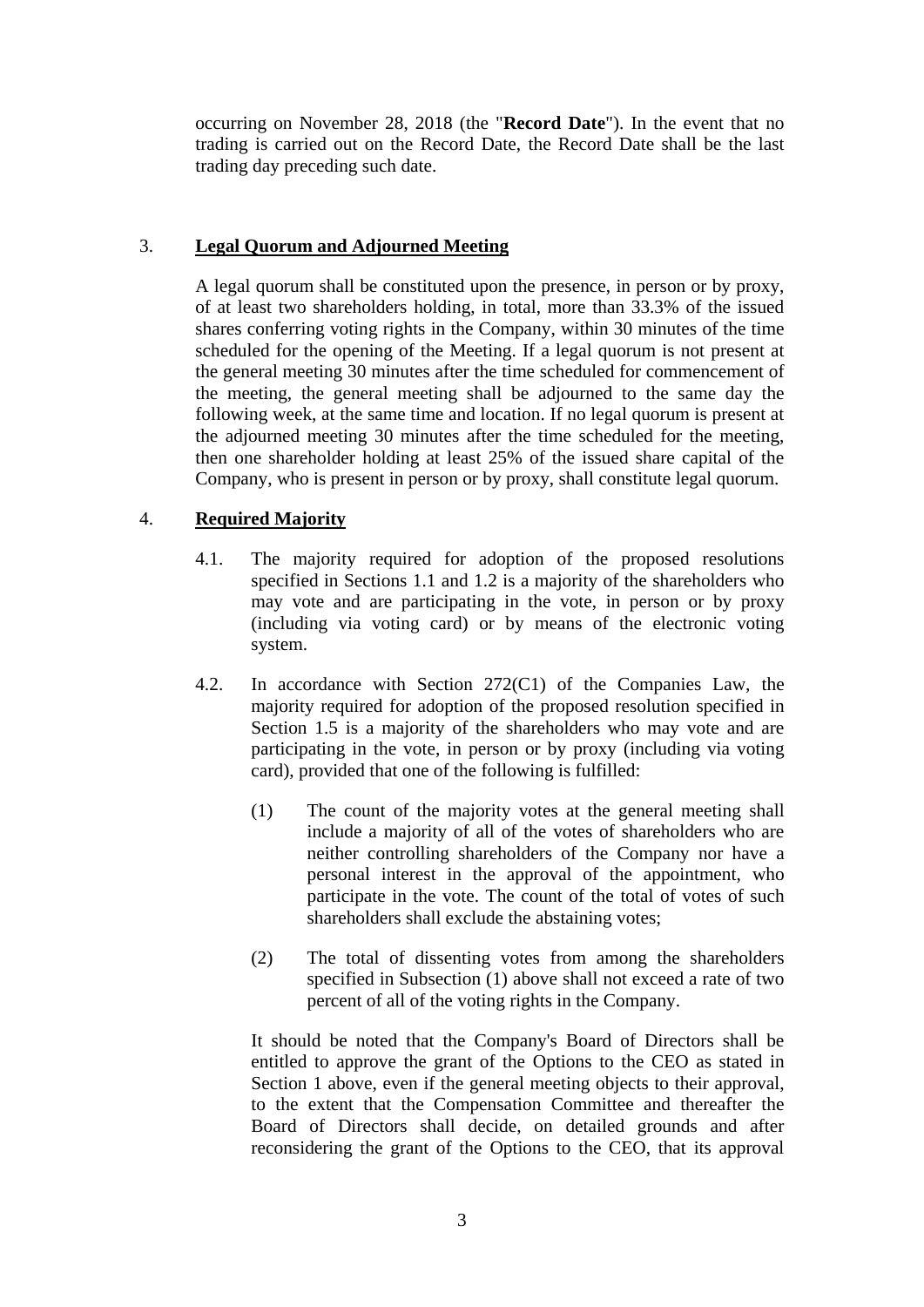despite the objection of the general meeting is for the benefit of the Company.

The Company is not a "public granddaughter company", as this term is defined under Section 267A(c) of the Companies Law.

The majority required for adoption of the proposed resolution specified in Section 1.6 of this Report is a majority of no less than sixty seven percent (67%) of the votes of the shareholders participating at the shareholders meeting, who may vote and voted, excluding the abstaining votes.

## 5. **Manner of Voting**

- 5.1. A shareholder of the Company may participate and vote in the meeting in person, may appoint a proxy who will be able to participate in the shareholders meeting and vote on his behalf (in accordance with the provisions of the Company's articles of association), or he may vote by means of the electronic voting system.
- 5.2. It is required that a document appointing a proxy (the "**Letter of Appointment**"), as well as the original power of attorney by virtue of which the Letter of Appointment was signed (if any), be deposited with the Company's registered office at least 48 hours before the time scheduled for the meeting. The Letter of Appointment shall also state the full names of the principal and his proxy, as appearing at the Registrar of Companies or on the identity card (as applicable), their number with the Registrar of Companies or their identification numbers (as applicable), and the place of their incorporation or their passport country (as applicable).
- 5.3. In accordance with the Companies Regulations (Proof of Share Ownership for the Purpose of Voting at General Meetings), 5760-2000, a shareholder to whose credit a share is registered with a TASE member and such share is included among the shares registered in the shareholders register in the name of the transfer agent, who wishes to vote at the meeting, will provide the Company confirmation of his ownership of the share on the Record Date, which may be received from the TASE member with which his right to the share is registered, as required by the said regulations.

### 6. **Confirmation of Ownership**

A shareholder whose shares are registered with a TASE member is entitled to receive confirmation of ownership from the TASE member by which he holds his shares, at a branch of the TASE member or by postal delivery to his address, if he shall have so requested, provided that a request in this regard shall be made in advance for a specific securities account. According to the Voting Regulations, an electronic message approved under Section 44K5 of the Securities Law which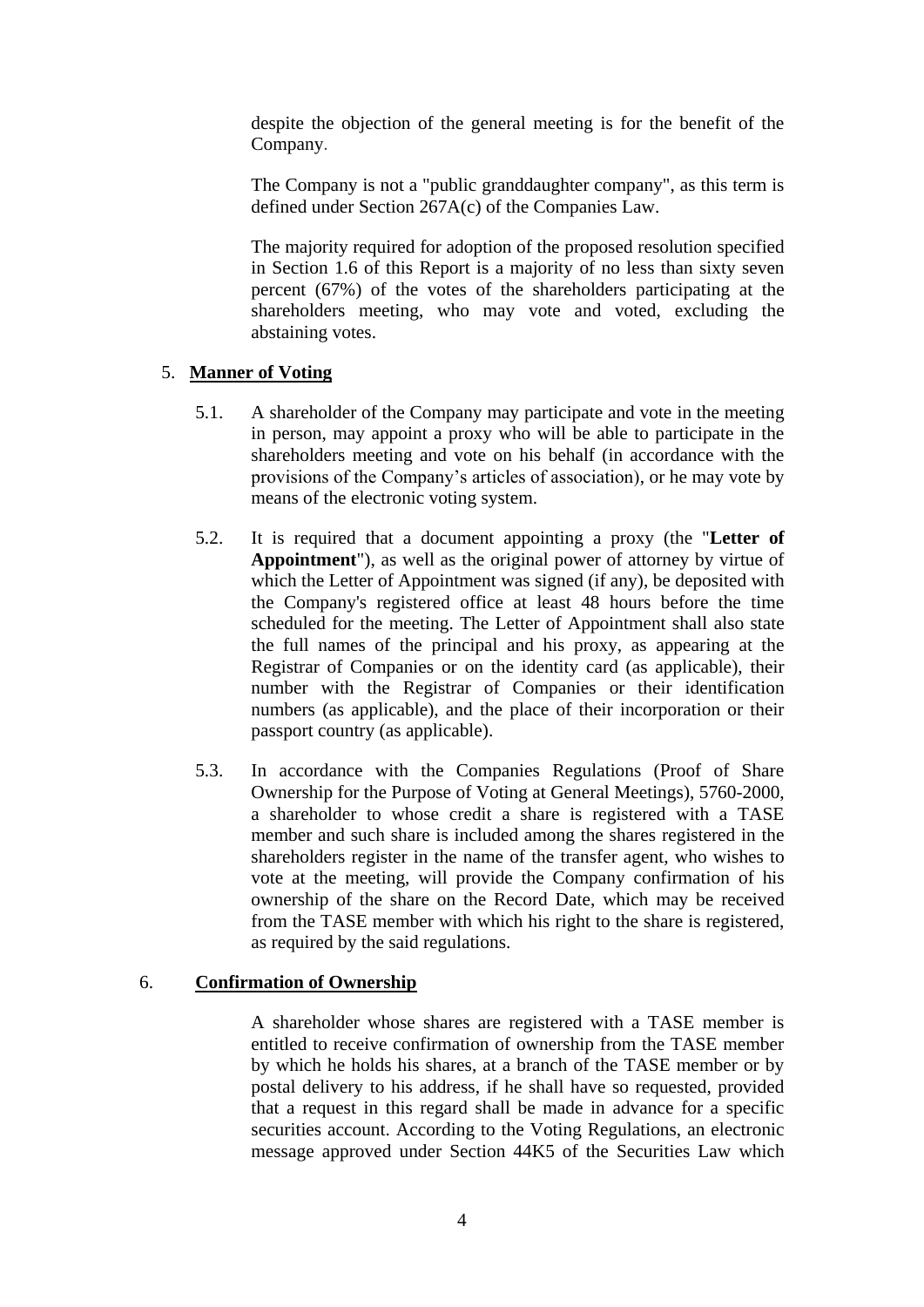concerns the data of users of the electronic voting system – is deemed a confirmation of ownership for every shareholder included therein.

# 7. **Voting by means of Voting Cards and Position Statements**

- 7.1. A shareholder may vote at the meeting on the proposed resolutions on the agenda by a voting card as specified below. The language of the voting card and position statements in respect of the meeting are available on the distribution website of the Israel Securities Authority (ISA) at [https://www.magna.isa.gov.il](https://www.magna.isa.gov.il/) and on the website of Tel Aviv Stock Exchange Ltd. at [http://maya.tase.co.il.](http://maya.tase.co.il/) A shareholder may approach the Company directly and receive therefrom, free of charge, the language of the voting card and the position statements.
- 7.2. A TASE member will send, free of charge, via e-mail, a link to the language of the voting card and the position statements on the ISA's distribution website to every shareholder who is not registered in the Company's shareholders register and whose shares are registered with the TASE member, unless the shareholder shall have notified such TASE member that he is not interested therein, provided that the notice shall have been given with respect to a specific securities account and on a date preceding the Record Date.
- 7.3. The vote shall be indicated on the second part of the voting card, as posted on the aforesaid distribution website of the ISA.
- 7.4. The (non-electronic) voting card of an unregistered shareholder will be delivered to the Company together with the ownership confirmation, such that the voting card will reach the Company's registered office **no later than four hours before the time at which the meeting is convened** (i.e. – no later than December 26, 2018 at 11:30).
- 7.5. A shareholder who is registered in the shareholders register will deliver the voting card to the Company together with a photocopy of an identity card or a photocopy of his passport or a photocopy of the incorporation certificate, such that the voting card will reach the Company's registered office **no later than six hours before the time at which the general meeting is convened** (i.e. – by December 26, 2018 at 9:30).
- 7.6. **A shareholder participating in a vote on a resolution on the agenda shall furnish the required details as specified in Section 10 below, insofar as the provisions of the Section are relevant to him.**

# 8. **Voting by means of the Electronic Voting System**

8.1. A shareholder may vote on the resolutions on the agenda also via a voting card to be transmitted through the electronic voting system, as defined in the Voting Regulations (the "**E-Voting Card**").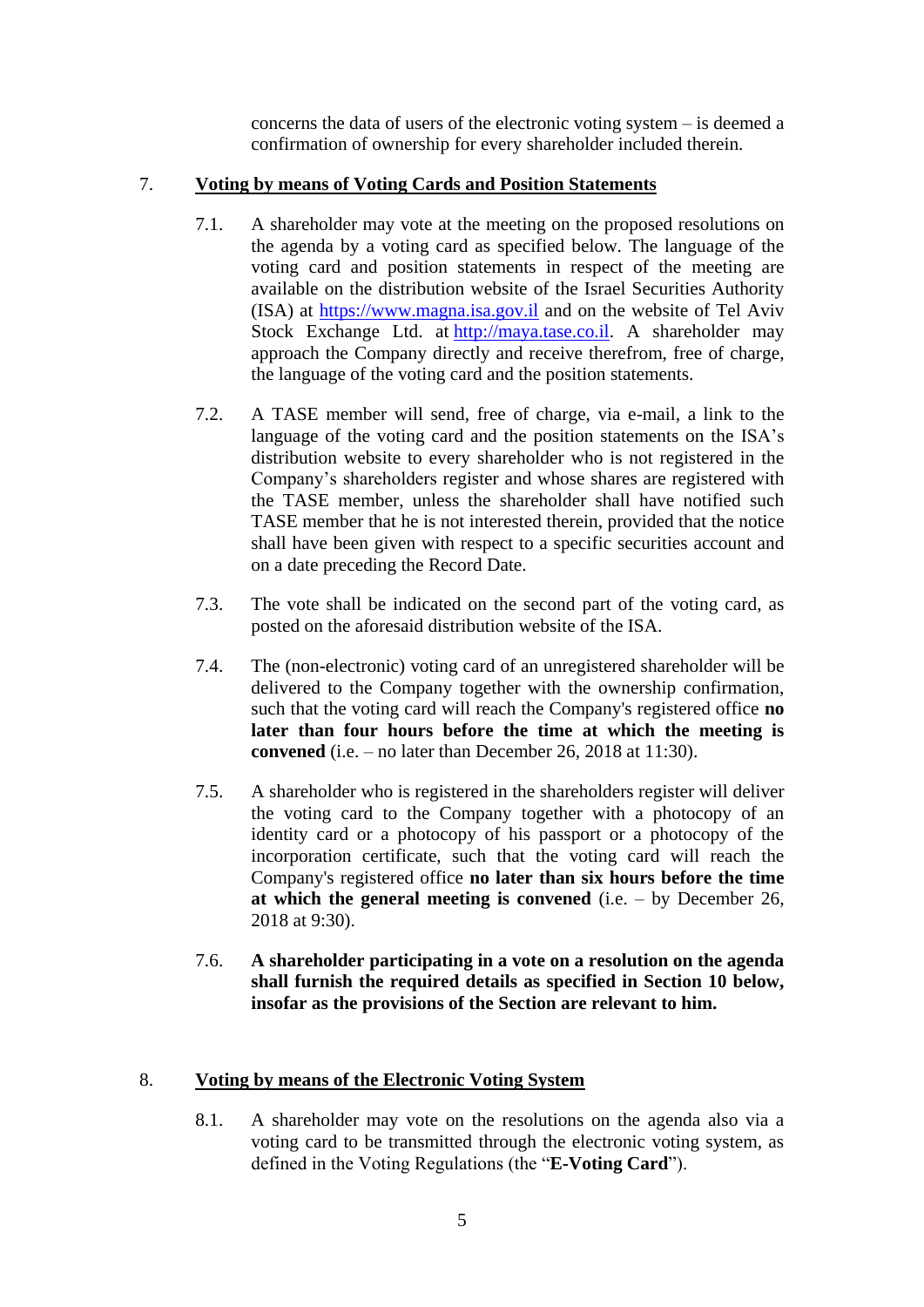- 8.2. A shareholder to whose credit a share is registered with a TASE member is entitled to receive from the TASE member an identifying number and an access code as well as additional information with respect to the meeting, and - after a secured identification process - will be able to vote through the electronic voting system. A shareholder voting via an E-Voting Card is not required to furnish the Company with a confirmation of ownership in the manner specified above.
- 8.3. The E-Voting Card will be available for voting at the end of the Record Date. Voting by means of the electronic voting system will end **6 hours before the time of the meeting** (i.e., on i.e. – by December 26, 2018 at 9:30), at which time the electronic voting system will be locked.
- 8.4. An electronic vote may be modified or revoked until the electronic voting system is locked and will not be alterable by means of the electronic voting system thereafter. If a shareholder votes by more than one means, his later vote shall be counted. For this purpose, the vote of a shareholder in person or by proxy shall be deemed later to a vote via an E-Voting Card.

### 9. **Position Statements and the Response of the Board of Directors**

- 9.1. The last date for the delivery of position statements to the Company is up to ten days before the date of the meeting.
- 9.2. The last date for the delivery of the Board of Directors' response to position statements, if and insofar as shareholders' position statements are submitted and the Board of Directors chooses to submit its response to such position statements, shall be no later than five days before the date of the meeting.

### 10. **Notice of Personal Interest**

10.1. According to Section 276 of the Companies Law, a shareholder participating in the vote regarding the proposed resolution specified in Section 1.5, whether in person or by proxy, will notify the Company before voting at the meeting, or  $-$  if the vote is via voting card  $-$  on the voting card by indicating on Part B of the voting card, in the space designated therefor, whether or not he is deemed a controlling shareholder of the Company and/or has a personal interest in the approval of the resolution specified in Section 1.5 on the agenda of the meeting, and will describe the relevant connection.

The vote of a shareholder who fails to indicate the existence or absence of personal interest and/or his being a controlling shareholder of the Company (or indicates that he has personal interest but fails to specify the nature thereof), shall not be counted.

10.2. Furthermore, according to Article 36D(d) to the Immediate Reports Regulations, the Voting Regulations and the ISA Directive of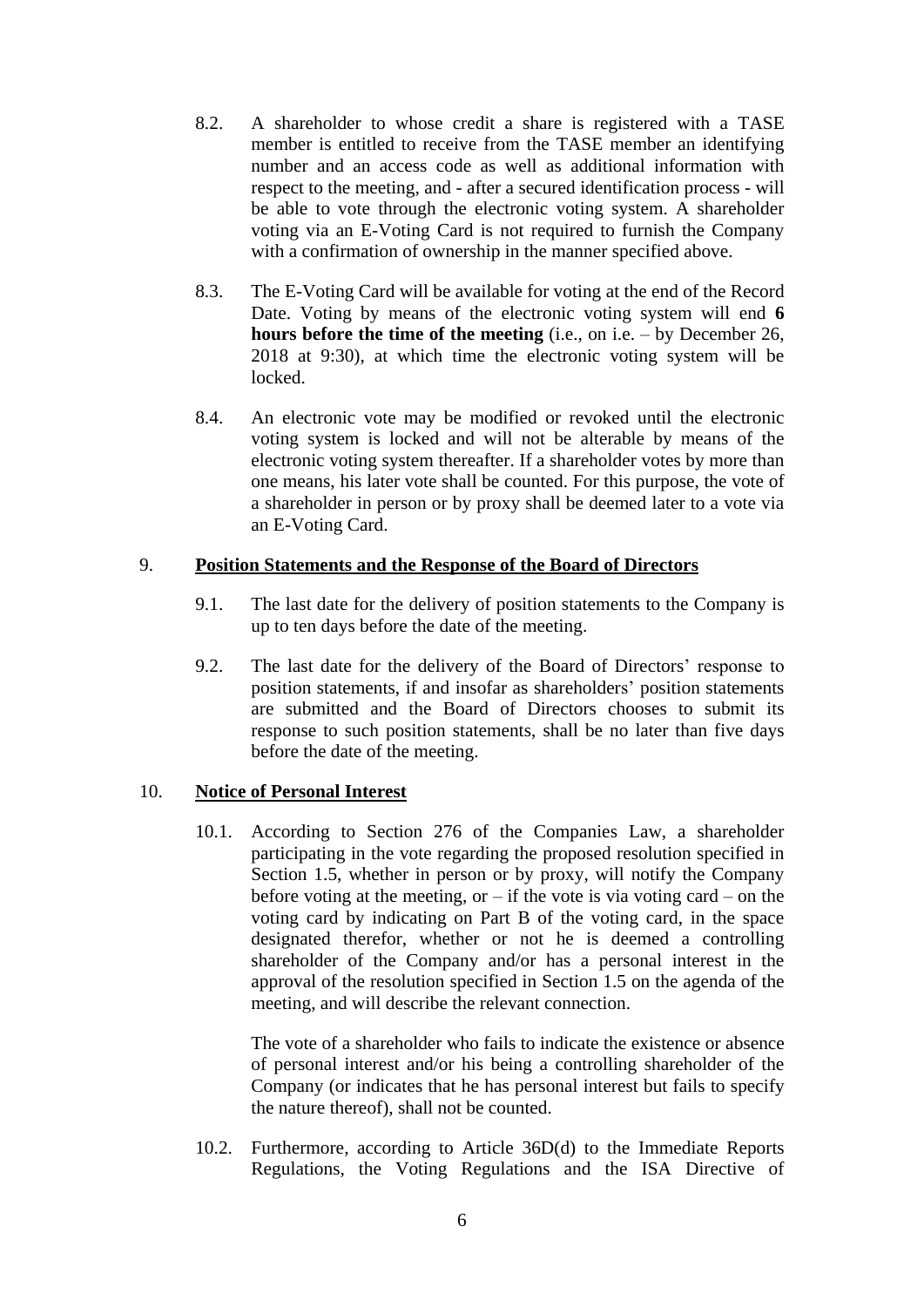November 30, 2011 regarding disclosure of the voting manner of interested parties, senior officers and institutional bodies at meetings (the "**Directive"**), an interested party, a senior officer and an institutional investor (the "**Voters"**), as defined in the Regulations and in the Directive, voting at the meeting on the proposed resolution specified in Section 1.5 of the agenda, will provide the Company, in the context of their vote, with the details required under the regulations and Section 2(b) of the Directive, and if voting by proxy, the Voter or the proxy shall also provide the details with respect to the proxy. In addition, details will be given with respect to any connection (except for negligible connection) between the Voter or the proxy (who have no personal interest) and the Company or any of the controlling shareholders, including employment relations, business relations etc. and/or with a senior officer in the Company, while specifying the nature thereof.

#### 11. **Inspection of documents**

A copy of this Report, the language of the proposed resolutions and the statements of the candidates for the office of directors are available for inspection at the Company's offices at 3 Azrieli Center (Triangular Tower, Floor 42), Tel Aviv, after prior coordination with the Company's secretariat, by telephone: +972-3-6075555, Sundays through Thursdays (excluding holiday eves and holidays), between the hours 9:00 and 16:00, until the date of convening of the meeting, and also on the distribution website which address is: [https://www.magna.isa.gov.il](https://www.magna.isa.gov.il/) and on the TASE website at: [http://www.maya.tase.co.il](http://www.maya.tase.co.il/)

In addition, this Report will also be available on Company's website at: [http://www.elron.com](http://www.elron.com/) .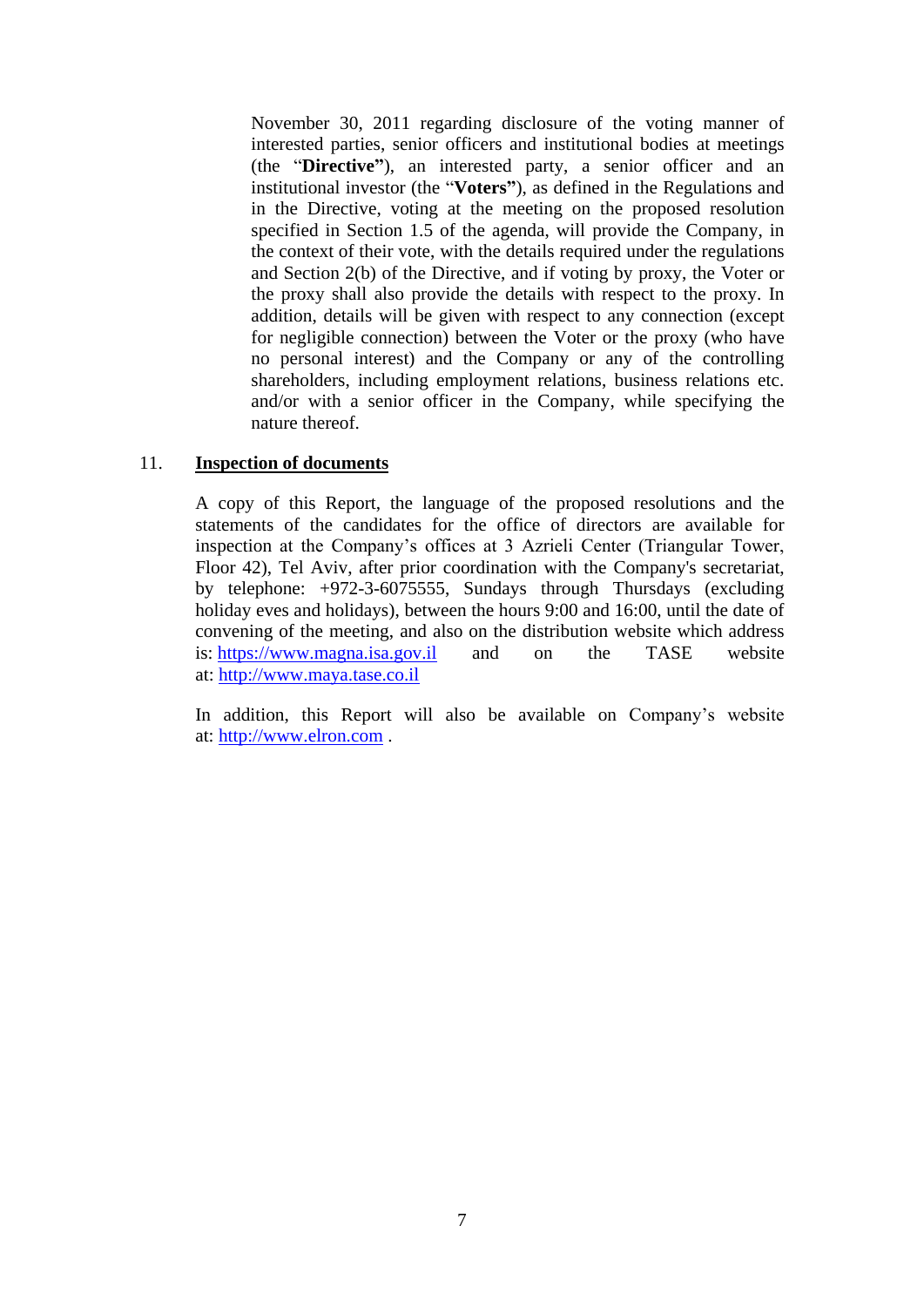### **Part B – Further Details regarding Resolution No. 1.5 on the Agenda –Allocation of Options to the CEO of the Company**

#### 12. **Grant of Options to the CEO of the Company**

- 12.1. Grant of Options
	- 12.1.1. The CEO of the Company, Mr. Ari Bronshtein, has served in his position since 2009, and since 2017 has been employed directly by the Company on a full-time basis. For details regarding the main terms of office and employment of the CEO, see the Company's immediate report of February 16, 2017 (ref. 2017-01-016902), and Section 6 of Part D of the Company's 2017 Periodic Report, which was published on March 22, 2018 (the "**2017 Periodic Report**") (ref. 2018-01- 028465). For details regarding the CEO's education and professional experience, see Section 14 of Part D of the Company's 2017 Periodic Report.
	- 12.1.2. In accordance with the provisions of the Company's compensation policy recently approved by the general meeting of the Company's shareholders on February 27, 2017, following the approval of the Company's Board of Directors and the Compensation Committee (hereinafter: the "**Compensation Policy**") and in accordance with the aforesaid resolution of the Company's shareholders, following the approval of the Compensation Committee and of the Board of Directors, as part of the approval of terms of office and employment, to apply the provisions of the Compensation Policy to the CEO, the CEO is entitled to an annual bonus consisting of three components, the main one being a component, that is a bonus in respect of the share's return.
	- 12.1.3. In accordance with the Compensation Policy and based on the resolution of the Company's Board of Directors and the Compensation Committee, the grant of Options to the CEO shall be in lieu of the annual bonus component in respect of the share return index for 2019. Considering the Date of Grant, as set forth under Section 12.1.7 below, and subject to the approval of the grant by the general meeting of shareholders, the CEO will not be entitled to the annual bonus component in respect of the share return index for 2019.
	- 12.1.4. It is proposed to approve the grant to the Company's CEO of non-tradable Options exercisable for ordinary shares of the Company of NIS 0.003 par value each, each at a Fair Value of NIS1,043,000, in an amount which shall be determined on January 1, 2019 (hereinafter: the "**Options**").
	- 12.1.5. The grant of Options shall be made in accordance with the Company's employees and officers share option plan, approved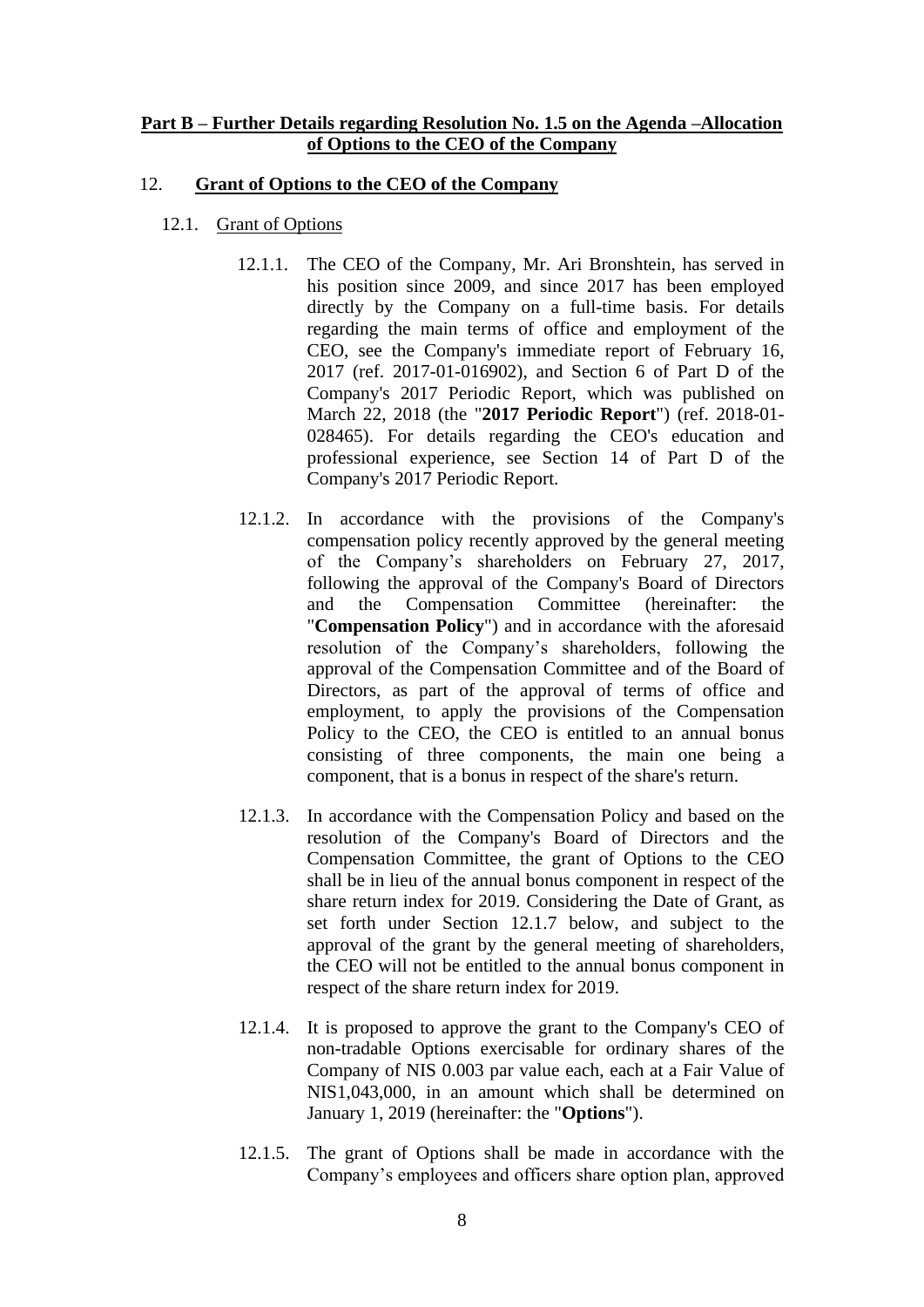by the Board of Directors of the Company on November 21, 2018, the main terms of which are detailed in this Report (the "**Plan**" or the "**Option Plan**").

- 12.1.6. In accordance with the provisions of the Compensation Policy, the economic value of the Options proposed to be granted to the CEO, in respect of the 2019 bonus (on a linear basis and not on an accounting basis) shall be equal to seven times the cost of the CEO's monthly compensation cost (as defined under the Compensation Policy), which is the maximum possible value of the bonus for 2019 in respect of the return on the share component. The Options shall be granted in lieu of the annual bonus component in respect of the return on the share included in the Compensation Policy, provided that the CEO waived the receipt of that component for the period for which the Options were granted. For additional details regarding the Compensation Policy, see the Company's immediate report dated February 16, 2017 (Ref. 2017-01-016902), which is incorporated herein by reference, including Section 7.5.2 of the Compensation Policy regarding the component of the annual bonus in respect of the share return index.
- 12.1.7. The calculation of the number of Options granted to the CEO shall be made on January 1, 2019, as a derivative of Fair Value in the amount of NIS1,043,000 (7 times the CEO's monthly compensation cost), based on an economic opinion according to the Black & Scholes formula and the assumptions underlying the Fair Value, as specified in paragraph 12.2.12 below (including the Exercise Price, as defined below), mutatis mutandis.
- 12.1.8. The date of the grant of the Options shall be January 1, 2019, subject to receipt of the approvals determined for the grant as detailed in Section 12.2.17 below (and if such approvals are not received prior to January 1, 2019, the date of grant shall be determined as one business day after the date of receipt of all said approvals) (the "**Date of Grant**").
- 12.1.9. It should be noted that, concurrent with the decision to grant Options to the CEO, following the approval of the Compensation Committee, the Company's Board of Directors resolved to grant Options to other officers of the Company (who are not directors), in lieu of their entitlement to a bonus in respect of the share yield component for the bonus period of 2019 according to the Compensation Policy. For further details, see the Company's immediate report regarding a non-material private placement in accordance with the Private Offering Regulations published soon after publication of this Report.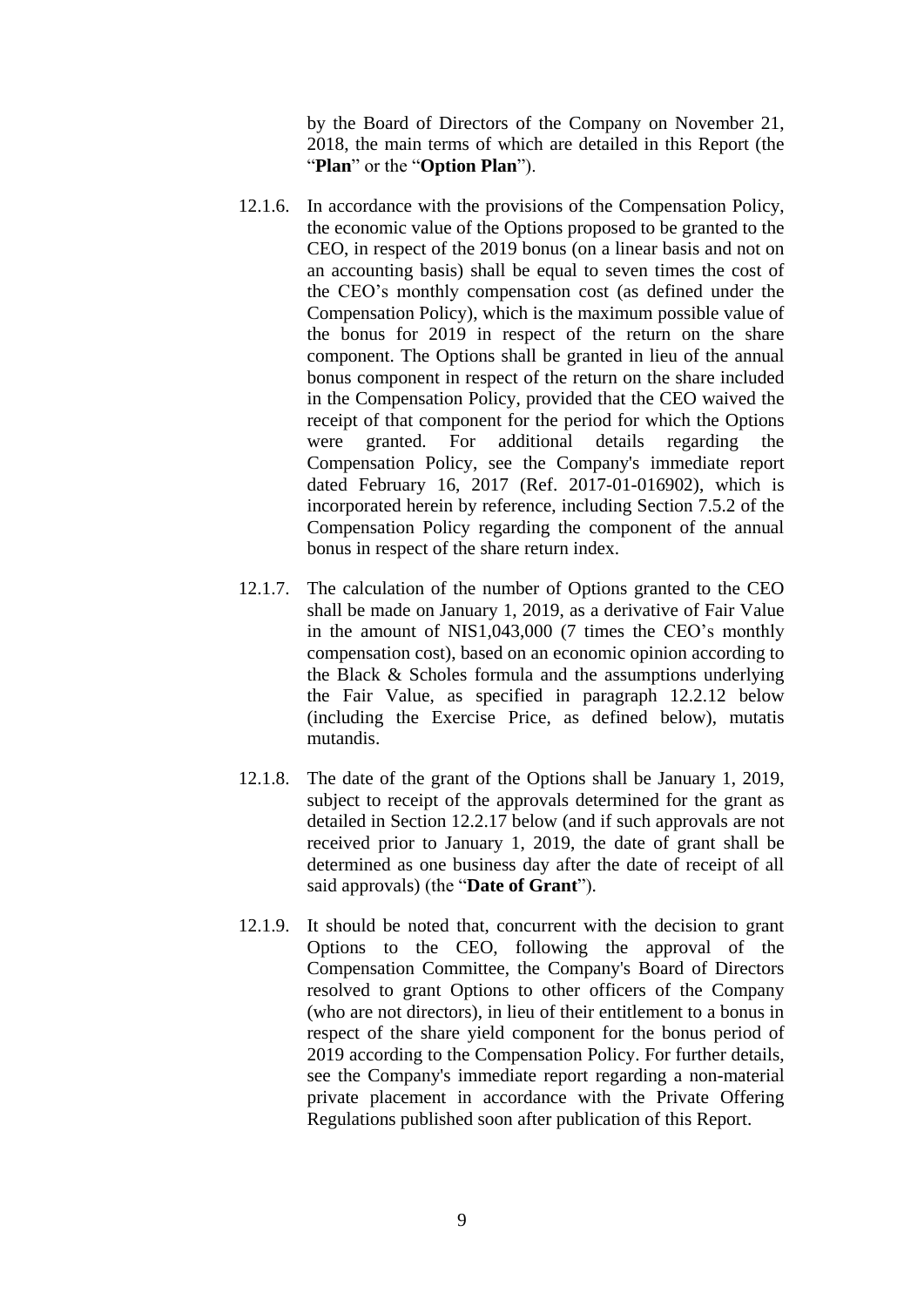#### 12.2. Details in accordance with Private Offering Regulations

- 12.2.1. These grants constitute a "material private offering" as defined in Regulation 1 of the Private Offering Regulations.
- 12.2.2. Offeree Identity

Mr. Ari Bronshtein, CEO of the Company. The offeree is not an "interested party" within the meaning of the term in Section 270 of the Companies Law. The Offeree is an interested party in the Company by virtue of his position, as this term is defined in the Securities Law.

12.2.3. The terms of the securities offered to be issued, their quantity and the percentage they will constitute of the voting rights and the issued and paid up share capital of the Company after the allotment and also on a fully diluted basis.

> According to the Fair Value assumptions as detailed in Section 12.2.12 below, and assuming that the date for calculating the number of Options was on November 15, 2018 (close in time prior to the resolution of the Board of Directors), 628,313 Options would have been granted to the CEO, subject to vesting conditions, 282,741 shares would have been exercised constituting 0.94% of the voting rights and of the issued and paid-up share capital of the Company after the allotment  $(0.92\%$  fully diluted)<sup>3</sup>.

> As stated above, the number of Options granted to the CEO shall be determined on January 1, 2019, at Fair Value in the amount of NIS1,043,000 and according to the assumptions underlying the Fair Value, as specified in paragraph 12.2.12 below, mutatis mutandis.

#### 12.2.4. Rights as Shareholder

 $\overline{a}$ 

The underlying shares of any Options exercised under the Option Plan (hereinafter: the "**Exercised Shares**") shall be equal in their rights to the Company's shares for all intents and purposes and shall be entitled to any dividend or other benefit, with respect to which the date determining the right to receive them applies on the date of allotment of the Exercised Shares or subsequent thereto.

<sup>&</sup>lt;sup>3</sup> It should be clarified that this is the maximum number of Exercised Shares and maximum holding percentage in the Company's share capital and voting rights deriving from Exercised Shares under the assumption of exercise at the Maximum Price (as defined in Section 12.2.8.3 below) and considering the existence of net exercise mechanism. The actual holdings are expected to be lower to the extent that the exercise will be done at a lower price than the Maximum Price.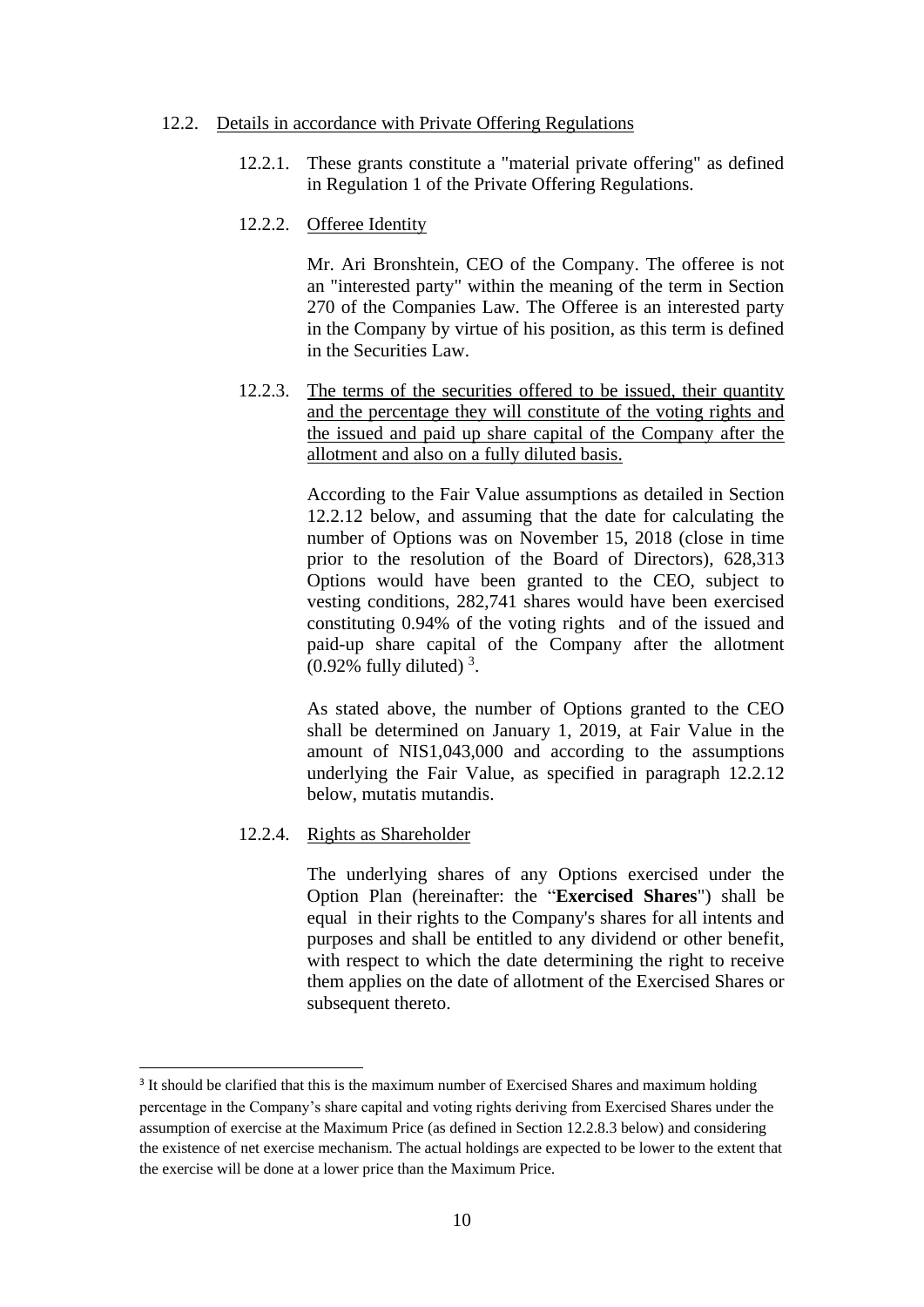In accordance with the Stock Exchange Regulations and the directives according thereto, the Exercised Shares shall be registered in the name of the Registration Company of Israel Discount Bank Ltd.

In any event where the offeree is entitled to receive rights and/or bonus shares and/or any other right granted to the offeree by virtue of the Options and/or the Exercised Shares (hereinafter: the "**Rights**"), in accordance with the provisions of the Plan, the rights (if any) shall be transferred to the trustee of the Plan ("**Trustee**"), which shall withhold tax at source according to applicable law, and all the rights shall be allocated to the Trustee for the benefit of the offeree and shall be held by the Trustee at least until the end of the lock-up period of the Options with respect to which the rights were granted, and the tax route terms shall apply to these additional rights.

In any event that the Company distributes a cash dividend and on the record date for the dividend distribution, the Trustee holds Exercised Shares for the Offeree, the Company shall pay the dividend to the Trustee in respect of such shares. The Trustee who receives the dividend in respect of the said shares for each offeree shall deduct tax, if and to the extent that it has not yet been deducted, and shall transfer the dividend it received for each share to the offeree for whom it is held, in accordance with the instructions of the administrator of the Plan ("**Administrator**"), subject to the provisions of the law, the terms of Section 102 and the Section 102 rules and in accordance with the Tax Authority's guidelines.

For adjustments in respect of the distribution of a dividend prior to exercise of an option, see Section 12.2.5 below.

- 12.2.5. Adjustments
- 12.2.5.1. Should the Company distribute to its ordinary shareholders, in the Option Period (as defined in Section 12.2.9 below), bonus shares, the rights of the Offeree shall be preserved as follows: Immediately after the record date of the distribution of the bonus shares (hereinafter: and for this section the "**Determining Date**"), the number of shares resulting from the exercise of Options shall increase by the number of shares that the offeree would have been entitled to as bonus shares had he exercised the Options (which were not yet exercised) prior to the Determining Date for the distribution of the bonus shares. The Exercise Price of each option shall not change as a result of the increase in the number of exercised shares to which the offeree is entitled following the distribution of bonus shares.

It is hereby clarified that the number of Exercised Shares to which the Offeree is entitled shall be adjusted only in the event of the distribution of bonus shares, as stated in this subsection above, but not in the case of any other offerings (including issuances to interested parties). It is also clarified that the offeree's right to increase the number of shares due to the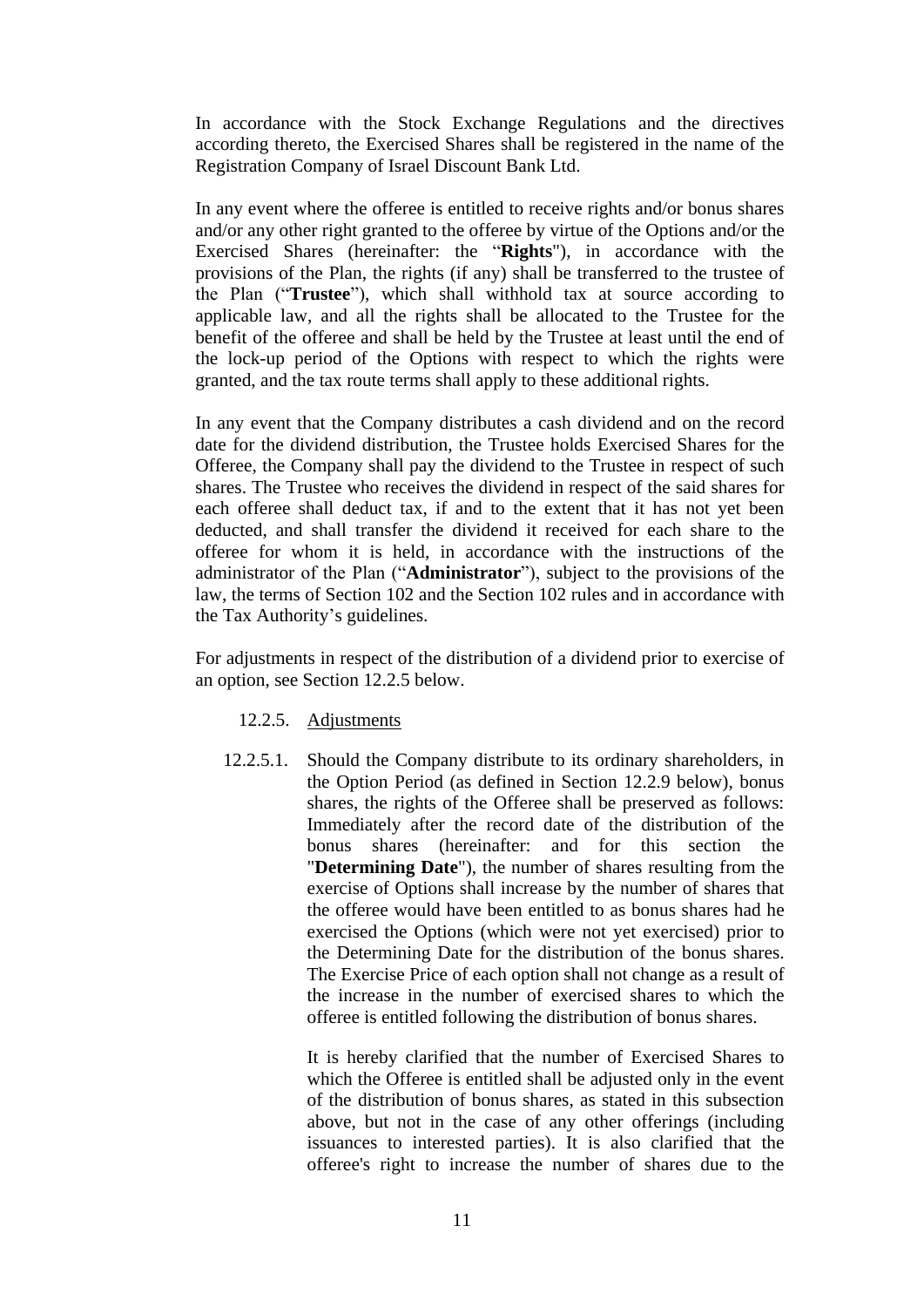distribution of bonus shares as aforesaid shall apply in practice only in respect of Options actually exercised by the offeree under the terms of the Plan.

The Company shall maintain a sufficient number of ordinary shares of NIS 0.003 par value in its authorized capital, to secure the performance of the exercise rights of the Options offered by it and, if necessary, increase its authorized share capital. The said provisions shall be subject to a tax ruling of the Tax Authority, if any. It is also clarified that other provisions in the Plan relating to the Exercised Shares shall also apply to the bonus shares added to the Exercised Shares as aforesaid, mutatis mutandis.

- 12.2.5.2. Unless otherwise determined in accordance with the authority of the Administrator under the Plan, in any case of a merger, split and/or other restructuring of the Company, the Options or the Exercised Shares held by the Trustee, allotted under the Plan will be canceled and or sold and/or be exchanged and/or converted in exchange for cash or in exchange for alternative Options and/or an alternative share of the Company or of the new company, as the case may be, all subject to the absolute discretion of the Company's Board of Directors, subject to the provisions of the Options award letter and to additional approvals as required by law, and without obtaining the consent of the offeree, including with respect to one or more of the following:
	- (1) If and how the vesting period of the unvested Options shall be accelerated and if the Options whose vesting period is not accelerated, will be canceled, sold, redeemed by the Company or exchanged for Options of another company, and to accordingly perform changes in the Exercise Price, if and to the extent required;
	- (2) If and how vested Options (including Options whose vesting period has been accelerated as aforesaid) shall be canceled, exercised, exchanged and/or sold by the Trustee or the Company (as the case may be) for the offeree;
	- (3) The manner in which the Exercised Shares held for the benefit of the offeree by the Trustee shall be exchanged and/or sold and/or converted by the Trustee for the offeree; as well as
	- (4) Prescribe any instruction and carry out any action and/or adjustment in connection with the Options and their terms, to the extent required by its discretion.
- 12.2.5.3. In the event of a rights issue by the Company to the shareholders, the Exercise Price shall be adjusted to the benefit component in the rights, such that the Exercise Price will be divided into the benefit component in the rights. For this purpose, the " Benefit component in the Rights " means: the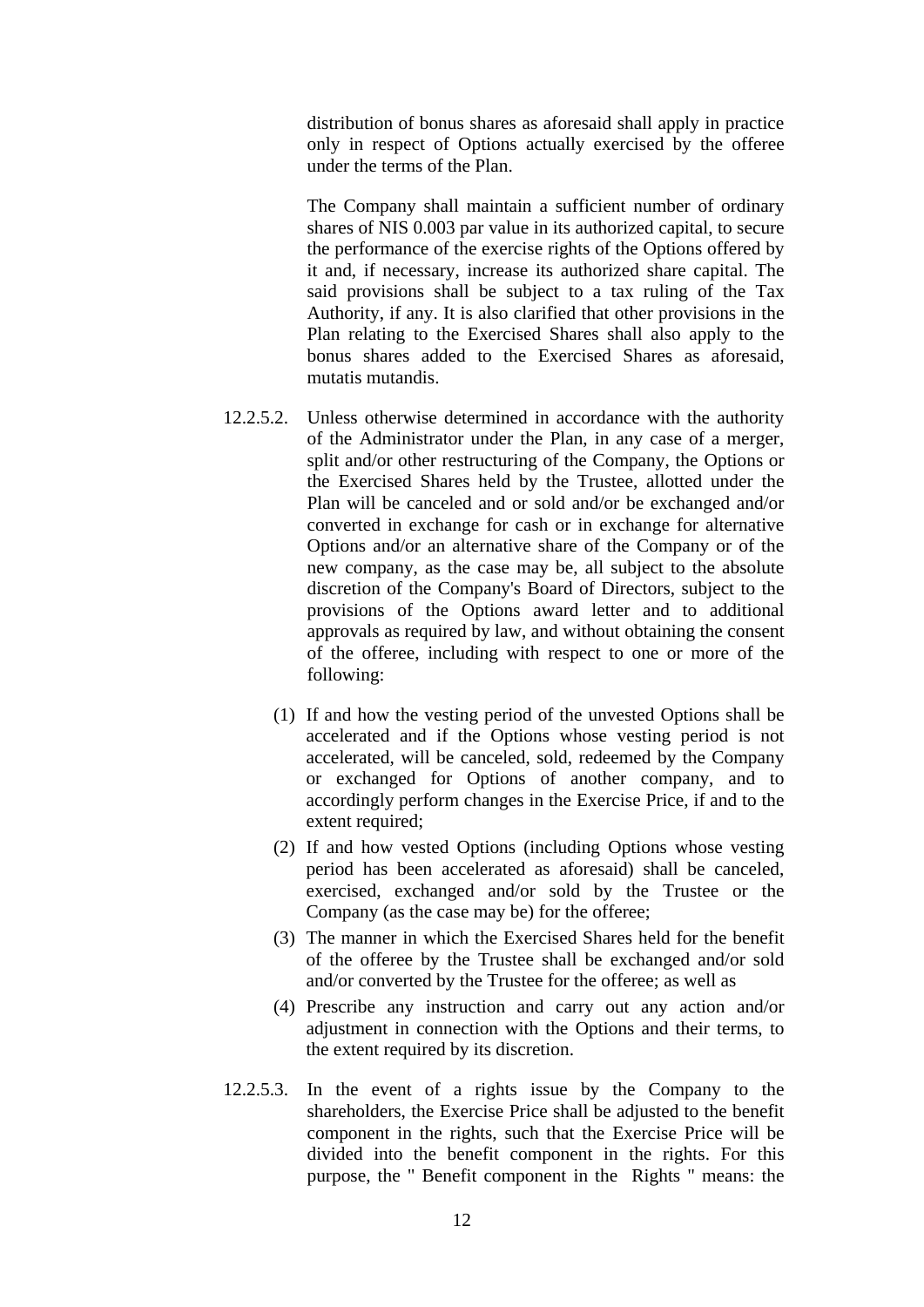ratio between the closing price of the share on the stock exchange on the last trading day before the "x" day and the base price of the share "x rights".

- 12.2.5.4. If the Company distributes a cash dividend to all of its shareholders, and the date determining the right to receive this dividend applies after the Date of Grant of the Options, but before their actual exercise date, the exercise price of each Option not exercised before the end of the above Determining Date shall be reduced by the full amount of the gross dividend per share. It is hereby clarified that if the Company distributes a cash dividend as stated in foreign currency, the gross amount of the dividend per share that will be deducted as aforesaid from the Exercise Price shall be calculated in the currency in which the Exercise Price was determined, at the representative rate of the said Determining Date or alternatively at the representative rate on the payment date of the dividend. For the avoidance of doubt, the Exercise Price shall in no event be less than the par value of the share.
- 12.2.5.5. In any event of a split or consolidation of the Company's share capital, the Company will make the necessary changes or adjustments to prevent dilution or an increase in the offeree's rights under the Plan with respect to the number of Exercised Shares in respect of Options not yet exercised by the offeree and not yet expired and/or in relation to the Exercise Price of each Option.
- 12.2.5.6. In the event that as a result of the adjustment specified above, the Company is required to allocate fractions of a share, the Company shall not allocate fractions of such share, and the number of rights allocated to the Offeree shall be rounded to the nearest whole number (upward or downward, as the case may be).
- 12.2.5.7. It is hereby clarified that no conversion of Options into shares of the Company on the record date for distribution of bonus shares, dividend distribution, rights offering, share capital consolidation, split or share capital reduction (each of which shall be called a "**Company Event**") shall take place.

Moreover, it is clarified that where the x-day of a Company Event occurs prior to the record date of a Company Event, no conversion shall be made on the x-day as aforesaid.

12.2.5.8. It should be clarified that the aforesaid in Section 12.2.5 above is subject to the instructions of TASE and any other stock exchange on which the Company's shares shall be traded, as shall be from time to time.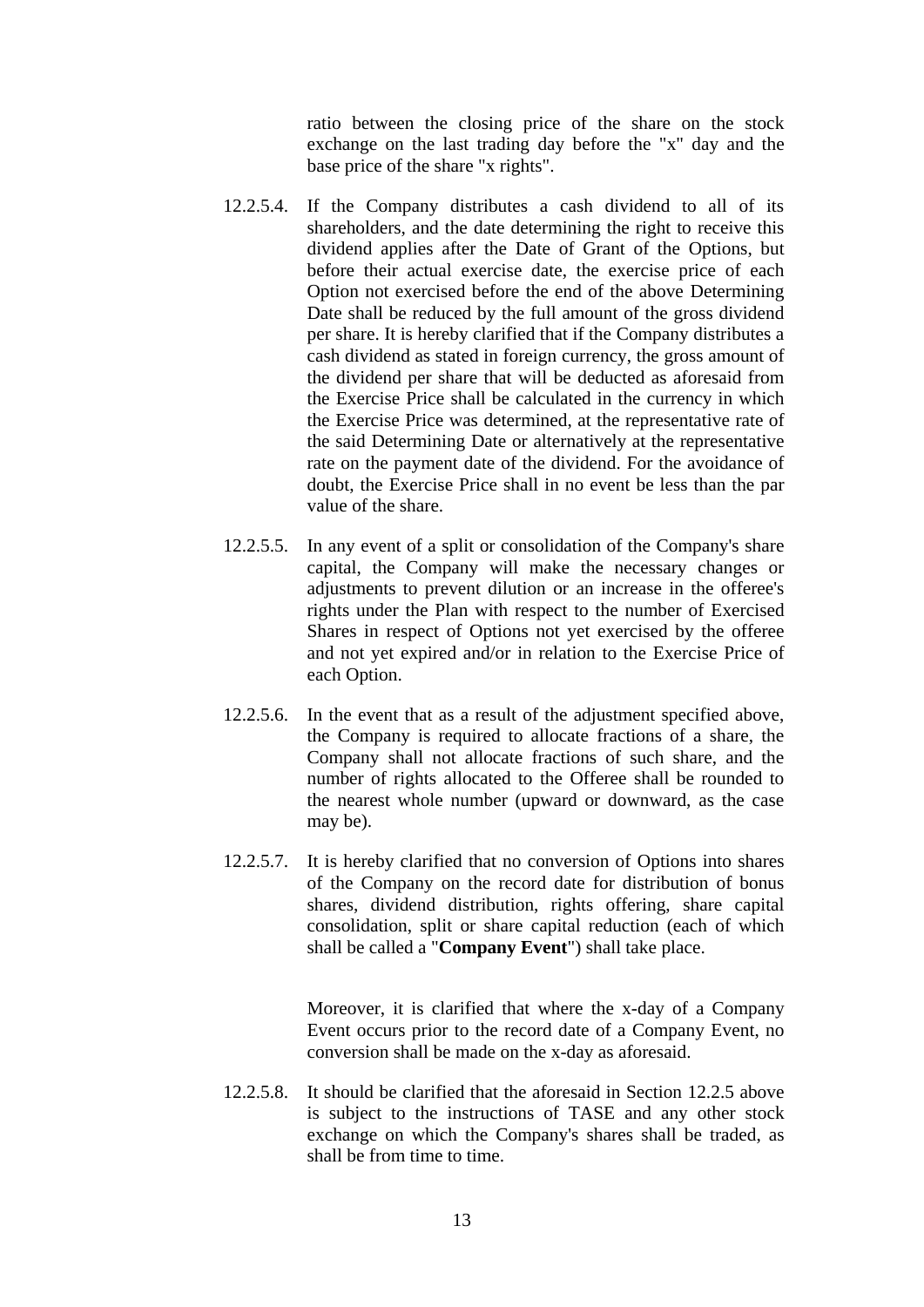- 12.2.6. The price of the offered securities and their price on the Stock Exchange of the same series on the day preceding the date of publication of the immediate report, and the ratio in percentages between them
- 12.2.6.1. The Options shall be allotted to the Offeree for no consideration at the time of allotment and the exercise of the Options into shares.
- 12.2.6.2. In accordance with the Compensation Policy and the Compensation Committee and Board of Directors' resolutions, the Exercise Price of all Options shall be equal to the average price of the Company's share on the stock exchange during the 30 trading days preceding January 1, 2019 (hereinafter: the "**Exercise Price Calculation Date**"), plus a premium of 10% on the said price. It should be emphasized that the exercise price is theoretical only and it shall not actually be paid by the offeree, but rather a calculation will be made of the value of the benefit as detailed in Section 12.2.8 below (hereinafter: the "**Exercise Price**").
- 12.2.6.3. If the Exercise Price Calculation Date was on November 15, 2018 (close in time prior to the publication of this Report), the Exercise Price for each option allocated to the CEO as stated in this Report would have been NIS 13.74 (hereinafter: the "**Theoretical Exercise Price**").
- 12.2.6.4. The closing price of the Company's share on the stock exchange on November 20, 2018 (one day prior to publication of this Report) is NIS 11.84 (hereinafter: the "**Closing Price**"). The ratio between the Closing Price and the Theoretical Exercise Price (in accordance with the assumptions stated in section 12.2.6.3 above) is approximately 1:1.16.

# 12.2.7. Vesting Dates

 $\overline{a}$ 

12.2.7.1. Subject to the CEO being employed as an employee or providing services and serving as an officer as a service provider to the Company or at a related company<sup>4</sup> on the vesting date (unless the termination of the employment in the Company or the related company was due to death or disability<sup>5</sup> (as defined in the Plan)<sup>6</sup>, the vesting periods shall apply as follows:

<sup>&</sup>lt;sup>4</sup> "related company" is defined in the Option Plan as a company controlled the Company. "Control" or "Controlling Party" are defined in the Option Plan as defined under Section 102 of the Ordinance

<sup>&</sup>lt;sup>5</sup> "Disability" - A 100% disability recognized by the National Insurance Institute, as a result of which the offeree is unable to work.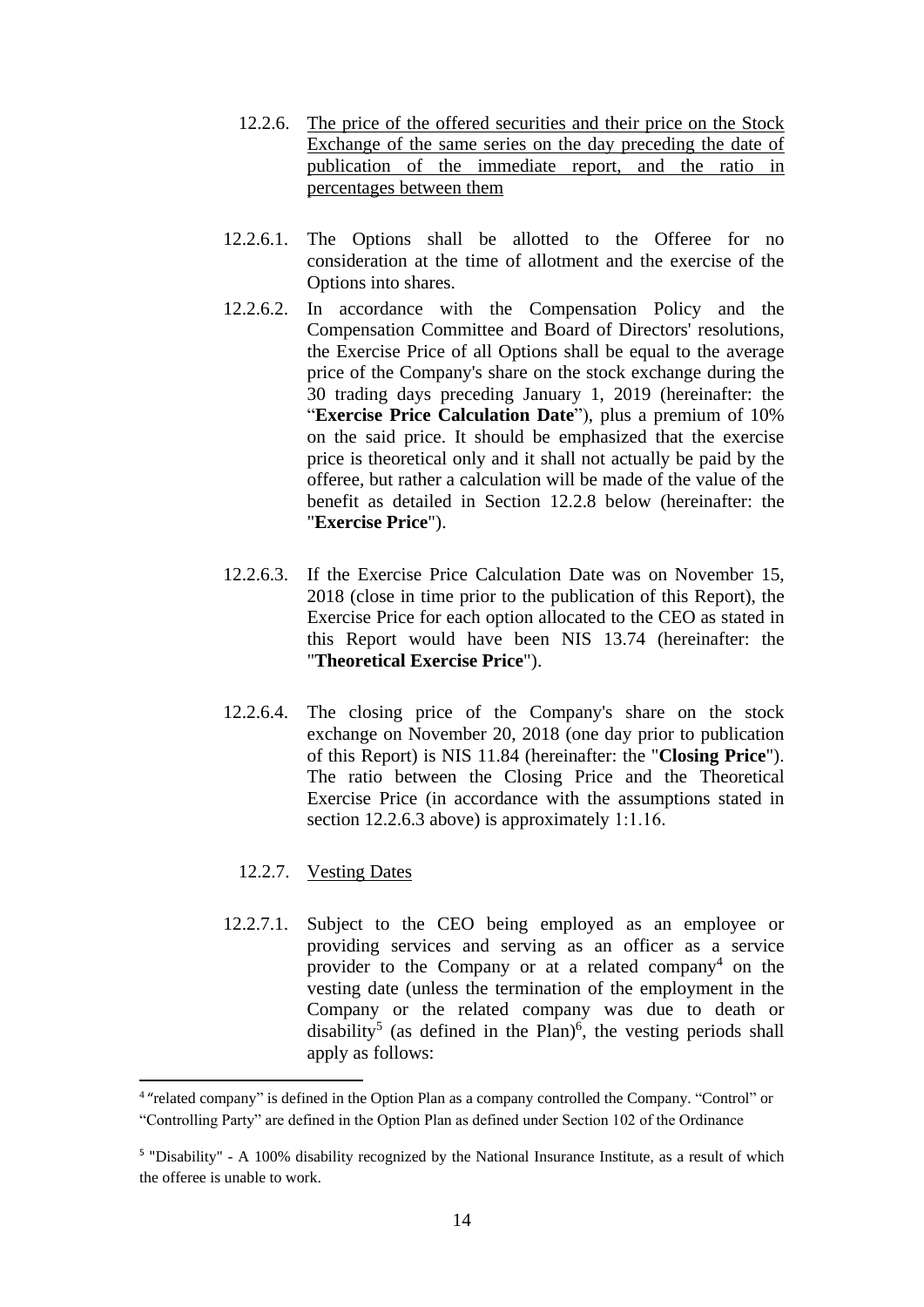- A. 1/3 of the Options shall vest one year after the grant date (hereinafter: the **First Tranche**").
- B. 1/3 of the Options (hereinafter: the "**Second Tranche**") shall vest in the course of the second year in a gradual manner, such that three months after the vesting date of the First Tranche, 1/4 of the Options of the Second Tranche shall vest, and each additional 3 months, an additional 1/4 of the Options of the Second Tranche shall vest, so that the entire amount of Options of the Second Tranche shall vest two years after their allocation;
- C. 1/3 of the Options (hereinafter: the "**Third Tranche**") shall vest in the course of the 3rd year in a gradual manner, such that three months after the vesting date of the full Second Tranche, 1/4 of the Options of the Third Tranche shall vest, and each additional 3 months, an additional 1/4 of the Options of the Third Tranche shall vest as well, such that the entire amount of Options of the Third Tranche will vest three years after their allocation;
- 12.2.7.2. The number of Options per tranche, and the number of Options vesting every three months in the second and third tranches, shall be rounded down for each fraction of an option lower than 0.5, and up to each fraction of an option equal to or greater than 0.5.
- 12.2.7.3. The vesting periods mentioned in Section 12.2.7.1 above are consistent with the provisions of the Company's Compensation Policy with respect to vesting periods of a variable equity component. It is hereby clarified that in accordance with the Company's Compensation Policy, it is possible to determine that Options shall vest in equal portions over a total vesting period of not less than three years, provided that the first tranche vests within a period of at least one year from the grant date, without reference to the vesting method of the second and third tranches (apart from each being equal to the first tranche). The Company is of the opinion that a gradual quarterly vesting of the second and third tranches, as stated above, is consistent with the Compensation Policy as long as the first tranche vests within a period of at least one year from the said grant date.
- 12.2.7.4. Subject to approvals in accordance with the law, the Administrator may decide, in its sole discretion, that certain circumstances to be specified in such decision or in the Options award letter (including in the event of a Change of Control in

<u>.</u>

<sup>6</sup> According to the provisions of the Plan, any period during which the offeree is on unpaid leave (except in cases of maternity leave, illness or absence due to reserve duty) shall be added to the vesting period above, and the vesting dates shall be postponed accordingly.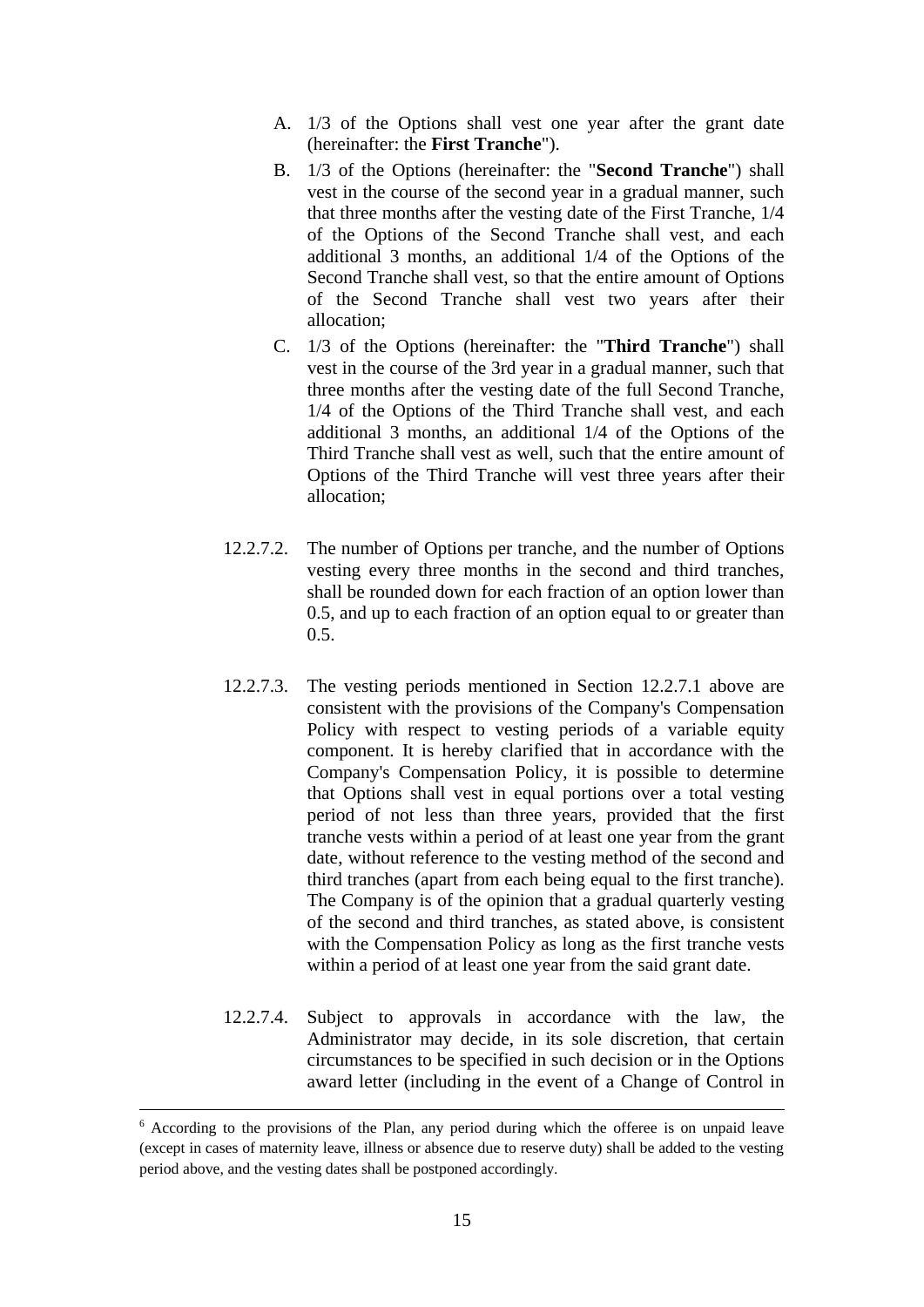the Company as defined therein) justify the acceleration of the vesting period of the Options that have not yet vested, in whole or in part, in relation to the offeree and in accordance with the law.

Accordingly, notwithstanding the provisions of Section 12.2.7.1 above, and without derogating from the authorities of the Adiministrator, in the event of a "Change of Control" in the Company, all of the Options allotted to the CEO under the Option Plan which had not then yet vested, shall vest.

For the purposes of this section, "**Change of Control**" shall mean one of the following:

- A. Any case in which the existing indirect controlling shareholder at the Date of Grant (Mr. Eduardo Elsztain) ceases to be the indirect controlling shareholder of the Company. "Control" - as defined in the Securities Law, 5728-1968. Furthermore, if another person who is not the current indirect controlling shareholder at the Date of Grant becomes the largest shareholder in the controlling group, this shall also be considered a Change of Control.
- B. Merger of the Company with another entity and/or sale of the Company or of a majority of the Company's assets. "Majority of the Company's assets" - an asset and/or assets whose total value constitutes at least 50% of the total balance sheet of the Company in the last audited financial statements (reviewed or audited) published prior to the said sale.
- 12.2.7.5. Notwithstanding the provisions of section 12.2.7.1 above, in the event of termination of the CEO's engagement with the Company as a result of death or disability, the vesting shall be accelerated in respect of all of the Options that have not yet been vested.
	- 12.2.8. Manner of Option Exercise and Maximum Exercise
- 12.2.8.1. Subject to the provisions of the Option Plan, the offeree shall be entitled to exercise all or part of the Options during the Option Period, as defined in section 12.2.9 below, by sending a written exercise notice signed by the offeree to the registered office of the Company and to the Trustee, including, inter alia, the name of the offeree and his identity number and the number of Options that the offeree wishes to exercise and the exercise price thereof (hereinafter: the "**Exercise Notice**"). The exercise of the Options will be in accordance with the net exercise mechanism set forth below. The exercise notice shall be served to the Company and to the Trustee (if relevant) on a trading day only until 13:00 and in such case the date of receipt of the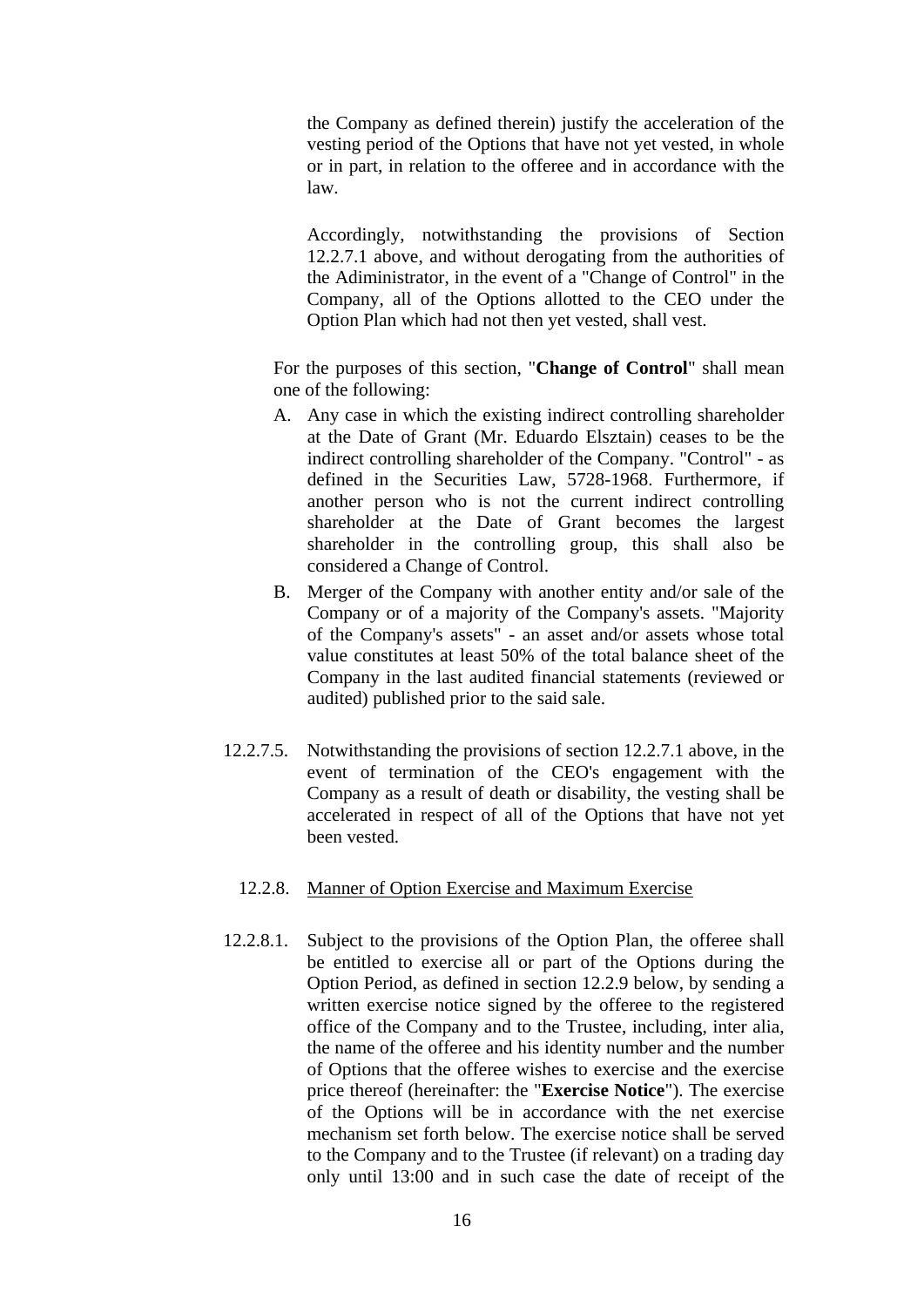exercise notice shall be deemed to have been received on that trading day, and if it is received after 13:00, the date of receipt of the exercise notice shall be deemed to on the first trading day thereafter (hereinafter" the "**Exercise Notice Receipt Date**"). The Administrator may change the form of the exercise notice or the manner in which it is sent.

12.2.8.2. On the first trading day following the Exercise Notice Receipt Date, the Company shall allocate the Exercised Shares to the Trustee (in accordance with the applicable trust period) or to the offeree, as the case may be, provided that the Exercise Notice was received complete and signed by the offeree and the full exercising consideration paid. According to the net exercise mechanism, the number of Exercised Shares shall be calculated according to the following formula:

 $(A X B) - (A X C)$ 

 $\overline{B}$ 

|   | The number of Options that the offeree wishes to exercise and which is set forth in the exercise notice;                                                                                                          |
|---|-------------------------------------------------------------------------------------------------------------------------------------------------------------------------------------------------------------------|
| B | The lower of: (a) closing price in NIS of the Company's share on<br>the Stock Exchange on the trading day preceding the exercise date<br>or (b) the Maximum Price as defined below (to the extent<br>determined); |
|   | The Exercise Price in NIS for each Option, as specified in the<br>grant letter;                                                                                                                                   |

12.2.8.3. It is hereby clarified that for the purpose of calculating the number of exercised shares under the net exercise mechanism, the Administrator is entitled to determine, at the time of the grant of the Options, a maximum closing price for the Company's share, whether as a price or in relation to the Exercise Price (which price complies, *inter alia*, with the provisions under Section 12.2.5 above) (hereinafter: the "**Maximum Price**"). Accordingly, the Compensation Committee and the Board of Directors of the Company determined that the Maximum Price shall be the closing price in NIS, reflecting an increase of 100% of the average price of the Company's shares during the 30 trading days immediately prior to January 1, 2019, namely price of NIS 24.98 as of November 15, 2018.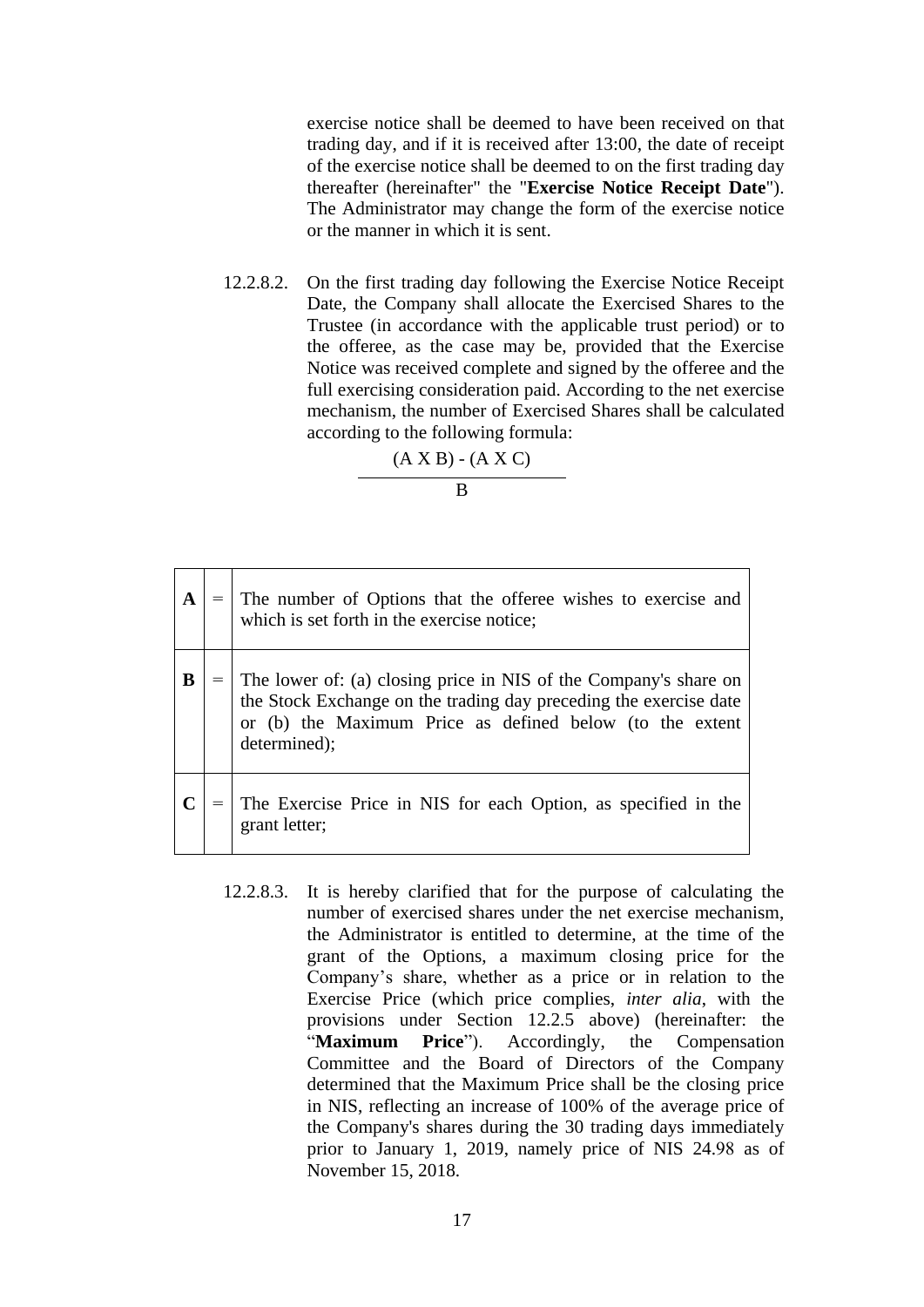- 12.2.8.4. In the event that as a result of the calculation specified above, the Company is required to allocate fractions of a share, the Company shall not allocate fractions of such share, and the number of rights allocated to the Offeree shall be rounded to the nearest whole number (upward or downward, as the case may be).
- 12.2.8.5. In any allotment of Exercised Shares, the Company shall capitalize the par value of the Exercised Shares to be allocated, to share capital, out of profits as defined in Section 302(b) of the Companies Law, from a premium on shares or from any other source included in its shareholders' equity in its financial statements, all in accordance with, and subject to, the provisions of Section 304 of the Companies Law.

### 12.2.9. Option Period

Unless expired earlier in accordance with the provisions of the Plan, each Option granted but not exercised under the Plan, including a vested Option, shall expire and be cancelled at the end of a period of five (5) years from the Date of Grant (hereinafter: the "**Option Period**"). Subject to receipt of the grant of approvals by law, the Administrator may decide, in its sole discretion, that certain circumstances justify an extension of the Option Period, in relation to the offeree, and subject to the Compensation Policy.

### 12.2.10. End of Engagement

In the event of termination of employment of, or service by, the offeree to the Company for any reason (hereinafter: "**End of Engagement**") that is not described in this Section 12.2.10, then:

- 12.2.10.1. The right of the offeree to exercise Options granted to him under this Plan shall only be for the Options that the right to exercise has been vested until the date of termination of the employment or service and they may be exercised, if they have not expired earlier, on the earlier of: (a) 90 days from the date of termination of the employment or service, as the case may be; or (b) the expiration date of the Option Period. The offeree's entitlement to the remaining Options granted to him shall expire.
- 12.2.10.2. End of Engagement as a result of death, retirement or disability Without derogating from the provisions of Section 12.2.7.5. above, in the event of termination of the employer-employee relations between the offeree and the Company or with one of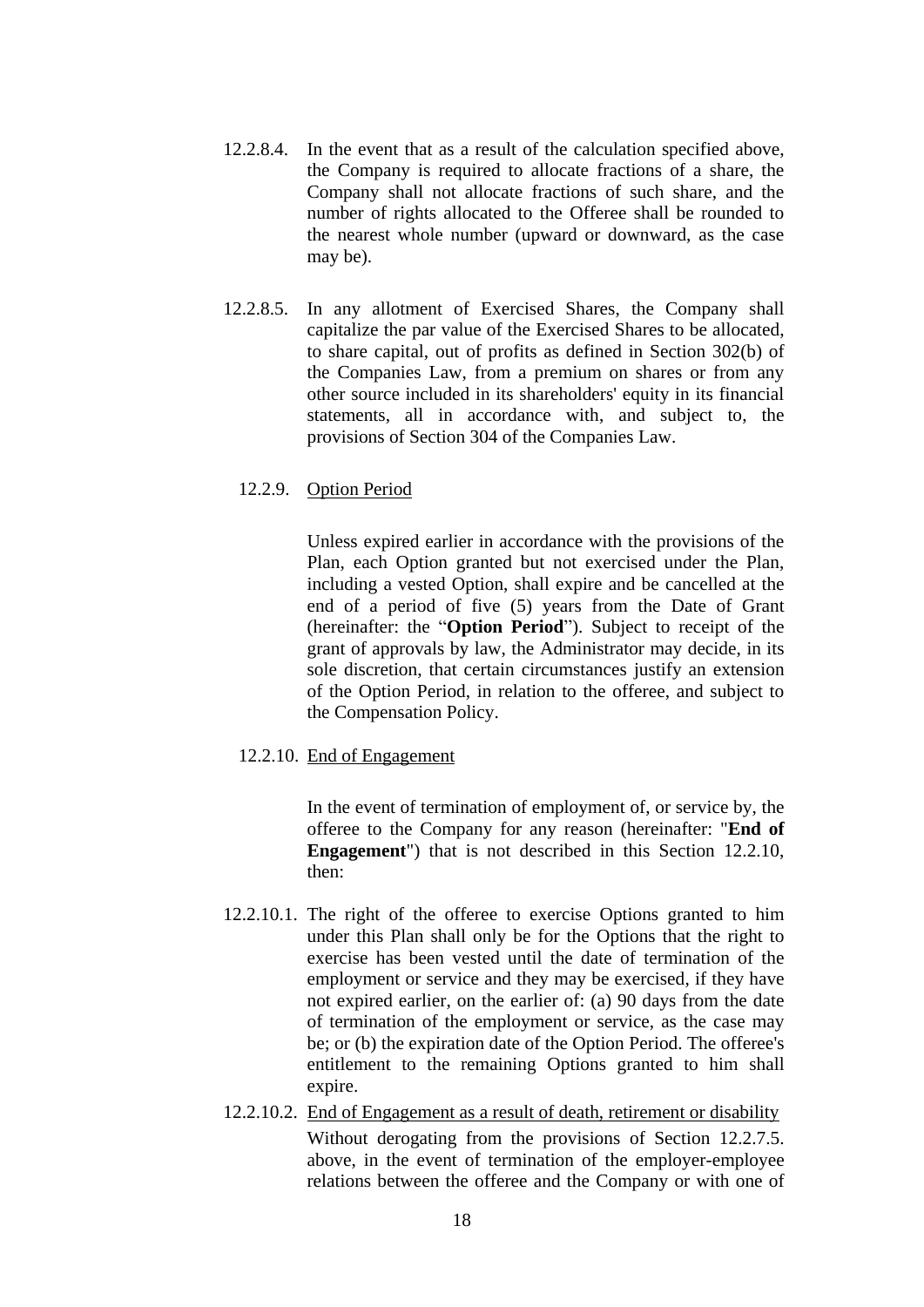its affiliated companies as a result of disability (where the definition of an offeree as suffering from disability shall be made in the absolute discretion of the Administrator) or in the event of death of an offeree, the offeree or his heirs shall be entitled to exercise within a period of 12 months from the occurrence of the said disability or death, or until the end of the option Period, whichever is earlier (hereinafter: the "**Additional Period**"). The Options that the offeree was entitled to exercise by himself at any point in time in the Additional Period, which is not later than the end of the Option Period, shall be exercisable for a period of 12 months from the occurrence of the said disability or death event, as well as to receive the Exercised Shares from the Trustee. The entitlement to the remaining Options allotted in favor of the offeree shall expire on the date of the end of the employer-employee relations. In the event of transfer of the Exercised Shares to the heirs of the offeree, the heirs shall be subject to taxation pursuant to applicable law. Options that the offeree or heirs of the offeree were entitled to exercise under this Section, and which were not exercised by the end of the Additional Period, shall expire at the end of this period or at the end of the Option Period, whichever is earlier.

#### 12.2.10.3. Termination of employment or service for Cause

The Administrator may prescribe limitations on the exercise of Options, including provisions regarding cancellation of grant of Options, whether vested or not, granted to the offeree, if their employment by or service to the Company (or any related company, as the case may be) is terminated for Cause<sup>7</sup>.

#### 12.2.10.4. Change of place of employment

Unless otherwise determined by the Administrator, the offeree's right to the Options granted to him under the Plan or the right to its vesting shall not end or expire only as a result of the fact that the offeree has relocated to serve as an employee or officer or service provider at the Company and/or a related company or vice versa or from a related company to another related company.

#### 12.2.10.5. Exceptions

 $\overline{a}$ 

<sup>7</sup> "Cause" - in connection with the termination of an employer-employee relation of an offeree or termination of service or tenure of an offeree at the Company or at a related company - cause or basis for termination of such employment or service or tenure, for an act or omission that denies severance pay in accordance with the provisions of the law, including but not limited to: breach of fiduciary duty, disclosure of confidential information about the business of the company or a related company, behavior that harms the business of the company or a related company, and material breach by the offeree of: (1) the employment or service agreement, (2) any other obligation to the Company or the related company.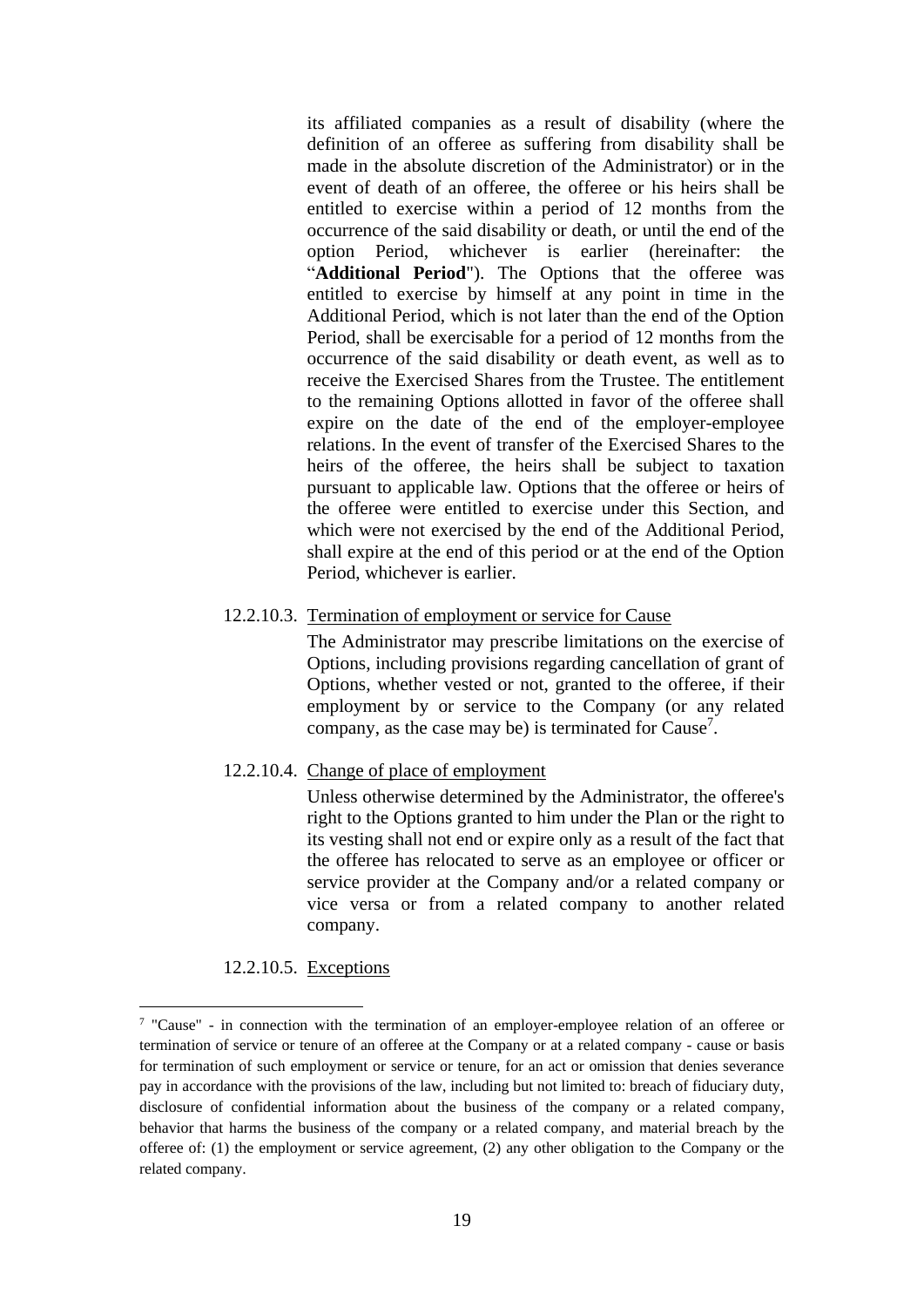In exceptional cases relating to the end of employment relations between the Company or a related company to a specific offeree or events related to the Company itself, the Administrator may, at its sole discretion, extend the periods specified in Sections 12.2.10.1 to 12.2.10.4 above

#### 12.2.11. The Trust Arrangement and the Offeree's Taxation

- 12.2.11.1. The Options shall be allocated to the offeree in accordance with the provisions of Section 102 of the Income Tax Ordinance (restated), 5721-1961 (hereinafter: the "**Ordinance**") and the rules thereof according to the capital gains through a Trustee tax track. Accordingly, the Options shall be allotted to a Trustee who shall hold in trust, for the offeree, the Options and the Exercised Shares following the exercise of the Options.
- 12.2.11.2. The lock-up period of the Options for the purposes of the tax provisions, and without derogating from the provisions of Section 12.2.7 above, shall be 24 months from the date of allotment of the Options to the Trustee for the benefit of the offeree or for a different period, as shall be determined in any amendment to Section 102 of the Ordinance and the rules that shall apply to the offeree (hereinafter "**Trust Period**" or "**Lockup Period**").
- 12.2.11.3. During the Trust Period and subject to the terms of Section 102 and to the rules of Section 102, the offeree shall not be able to receive from the Trustee, Options or Exercised Shares granted and/or exercised pursuant to the Plan by the offeree, sell such Options or Exercised Shares, or perform any action with the Options or with the Exercised Shares as aforesaid, unless an appropriate approval has been received from the Tax Authority, including confirmation of the continued application of the exemption under Section 102 of the Ordinance with regard to the said Options and/or the Exercised Shares. If the offeree will instruct to sell or transfer from the Trustee the Options or the Exercised Shares as aforesaid before the end of the period (hereinafter: "**Breach**"), the Offeree shall pay all the taxes due to the Breach pursuant to Section 7 of the Section 102 rules. Until all taxes are paid pursuant to Section 7 of the Section 102 rules, such rights may not transferred, assigned, pledged or mortgaged, and the offeree shall not be able to grant any power of attorney or transfer deed, whether for immediate or future use, except for actions as stated in Section 12.2.19.5 below and subject to its provisions).
- 12.2.11.4. The Exercised Shares and the additional rights that were allotted by the Company to the Trustee shall be held by the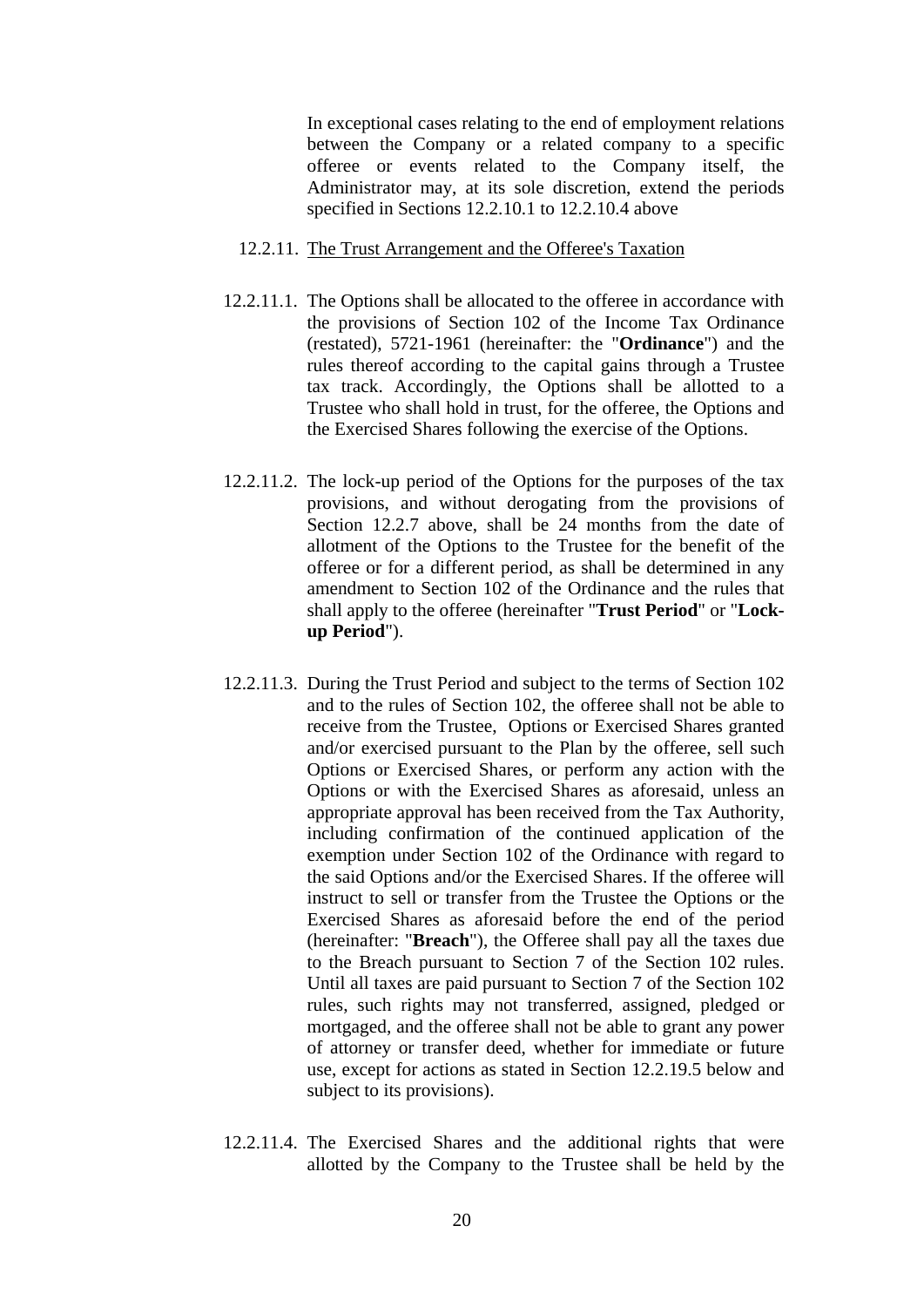Trustee in favor of the offeree for a period not to exceed 3 years from the date of termination of the Option Period. The Administrator shall instruct the Trustee as to the manner of transfer of the Exercised Shares and the aforesaid additional rights to the offeree.

- 12.2.11.5. The plan shall be subject to, construed by and shall comply with all the requirements of the Ordinance as a whole, and Section 102 and the Section 102 rules in particular, and any written approval from the Israeli tax authorities. All tax implications in accordance with any law deriving from it, inter alia, as a result of the grant of Options (or any other security that is allocated under the Plan) by or for the offeree, shall be paid by the offeree. The offeree shall indemnify the Company and/or the Trustee and/or a related company, as the case may be, and shall hold them harmless for any liability for any payment of any tax or fine, interest or indexation. If the Company chooses to grant Options under the terms of the income tax route without a Trustee, and if before the exercise of any or all of the aforesaid Options, the offeree ceases to be an employee, service provider, officer or director of the Company or of the related company, the offeree shall submit the Company with a guarantee or any other security required by law for securing the payment of the appropriate tax upon the exercise of the said Options.
	- 12.2.12. The Fair Value of the Options
- 12.2.12.1. The calculation of the amount of Options shall be made on January 1, 2019, based on the fair value of the Options to the CEO which is NIS1,043,000 according to Black & Scholes (hereinafter - the "**Fair Value**"). For the purpose of calculating the number of Options deriving from the Fair Value of the equity, the Company relied on an economic opinion prepared by BDO Ziv Haft (hereinafter: the "**Appraiser**").
- 12.2.12.2. The calculation of the number of Options specified in Section 12.2.12.1 above, given the Fair Value, was based on the following assumptions:
	- A. The average price of the Company's share on the TASE during the 30 trading days preceding November 15, 2018 (close in time prior to the resolutions of the Compensation Committee and of the Board of Directors), was NIS 12.49.
	- B. The Theoretical Exercise Price of the Options NIS 13.74. For details regarding the actual Exercise Price determination, see Section 12.2.6.2 above.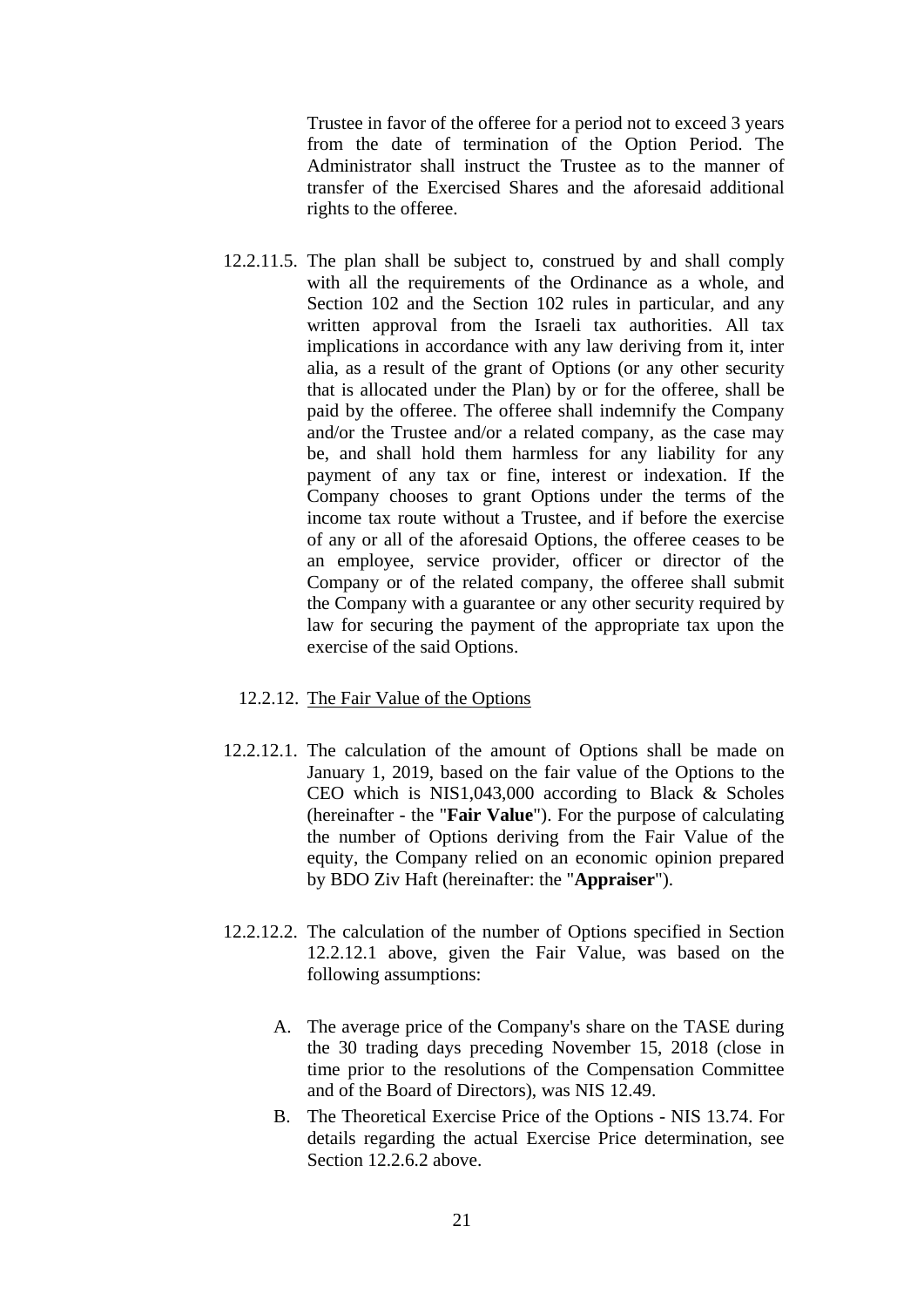- C. The expected duration of the Options the Options granted to the CEO are for a contractual period of five years from the Date of Grant. It was assumed that the Options will be exercised at a time which is the average between the vesting period and their expiry date.
- D. Options tranches the Options shall vest in three tranches, as specified in Section 12.2.7 above.
- E. Expected volatility The historical standard deviation of the Company was used for a period consistent with the duration of the Options at the Date of Grant. The volatility used in the Fair Value calculation of the Options is between 25.2% and 26.5% (in accordance with the relevant period).
- F. The Exercise Price of the Options is subject to adjustments in respect of the distribution of dividends and bonus shares, and therefore it was assumed that the expected dividend rate is 0%.
- G. Risk-free interest rate The interest rate taken is consistent with the expected duration of the Options and based on data of the Israeli government bonds that are not indexed to the CPI. The interest rate used in the calculation of the Fair Value of the Options is between 0.83% and 1.13% (in accordance with the relevant period).
- H. The Maximum Price determined for the CEO as stated in Section 12.2.8.3 above.
- I. The option value is NIS 1.66.
- 12.2.12.3. As stated above, the number of Options actually granted to the CEO shall be determined according to the above Fair Value and according to the assumptions underlying the Fair Value, as set forth above, mutatis mutandis, as of January 1, 2019.

# 12.2.13. The Company's issued and paid up share capital

The issued share capital of the Company prior to the allotment specified in this Section 12 is 29,743,767 ordinary shares of the Company of NIS 0.003 par value each.

### 12.2.14. Interested Parties' Holding Percentages

To the best of the Company's knowledge, the holdings of the interested parties in it, the holdings of the CEO and the rest of the shareholders in the issued share capital and voting rights of the Company<sup>8</sup> before and after the grant date are as follows (assuming that the number of Options to be allotted will be as specified in Section 12.2.3 above):

 $\overline{a}$ 

<sup>&</sup>lt;sup>8</sup> As of the date of this report, the Company has no dormant shares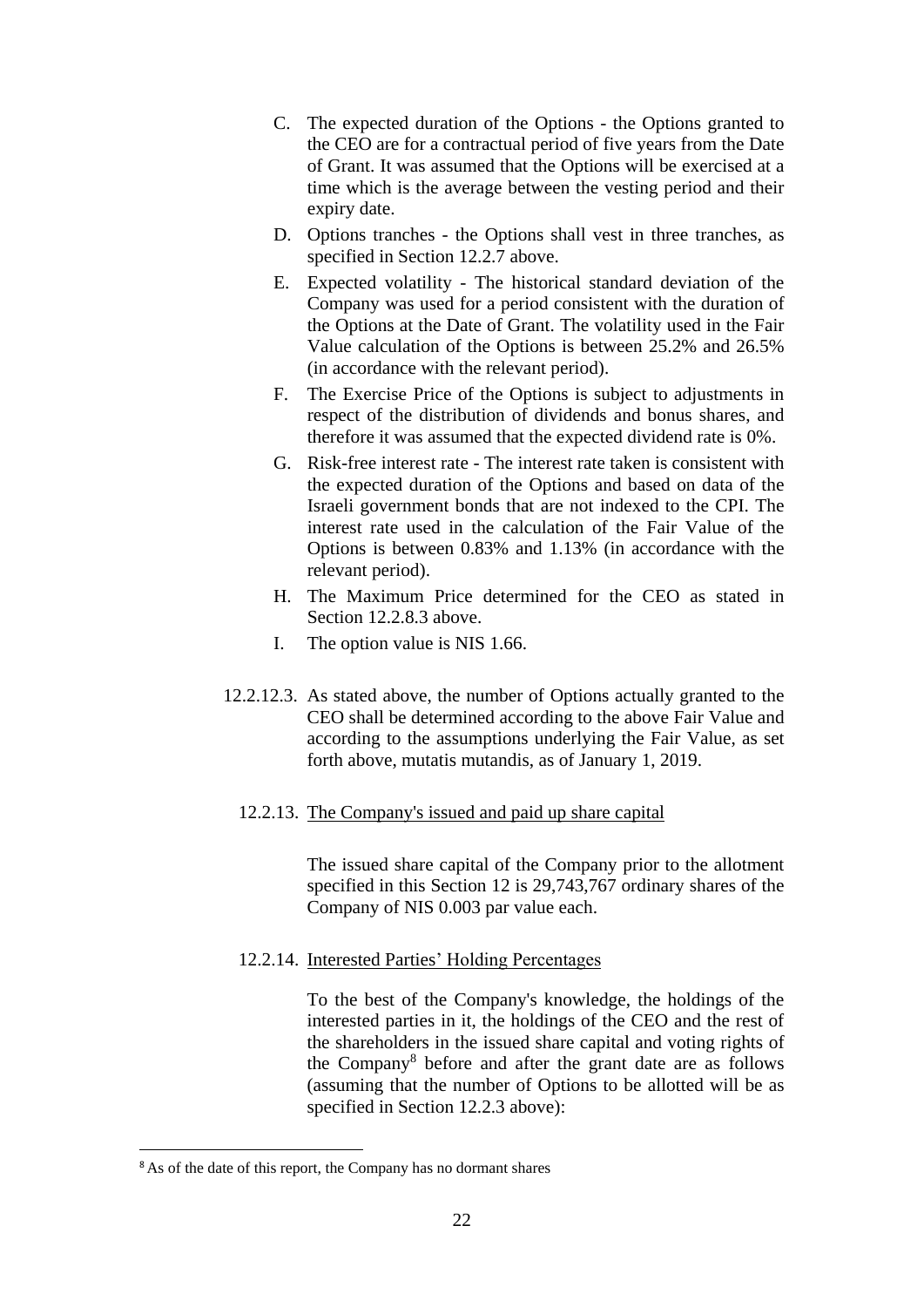| <b>Holder</b> name                                            | On September 30, 2018<br>[prior to allotment of<br>Options subject of this<br>Report] |                                   | <b>Immediately after private</b><br>allotment | After the private<br>allotment and<br>assuming the<br>exercise (by the<br>offeree) of the full<br>amount of Options<br>offered <sup>9</sup> |                  | On a fully diluted<br>basis (exercise of all<br>existing and offered<br>convertible<br>securities of the<br>$Company)^{10}$ |                  |                                   |
|---------------------------------------------------------------|---------------------------------------------------------------------------------------|-----------------------------------|-----------------------------------------------|---------------------------------------------------------------------------------------------------------------------------------------------|------------------|-----------------------------------------------------------------------------------------------------------------------------|------------------|-----------------------------------|
|                                                               | No. of shares                                                                         | $%$ of<br>equity<br>and<br>voting | No. of shares                                 | $%$ of<br>equity<br>and<br>voting                                                                                                           | No. of<br>shares | $%$ of<br>equity<br>and<br>voting                                                                                           | No. of<br>shares | $%$ of<br>equity<br>and<br>voting |
| Discount<br>Investments Ltd.                                  | 14,966,339                                                                            | 50.32                             | 14,966,339                                    | 50.32                                                                                                                                       | 14,966,339       | 49.84                                                                                                                       | 14,966,339       | 48.86                             |
| Lapidot<br>Yelin<br>Portfolio<br>Asset<br>Management Ltd.     | 3,245,085                                                                             | 10.91                             | 3,245,085                                     | 10.91                                                                                                                                       | 3,245,085        | 10.81                                                                                                                       | 3,245,085        | 10.59                             |
| Yelin<br><b>Lapidot Provident</b><br>Funds Management<br>Ltd. | 74,946                                                                                | 0.25                              | 74,946                                        | 0.25                                                                                                                                        | 74,946           | 0.25                                                                                                                        | 74,946           | 0.24                              |
| Epsilon Trust Funds<br>Management (1991)<br>Ltd.              | 9,392                                                                                 | 0.03                              | 9,392                                         | 0.03                                                                                                                                        | 9,392            | 0.03                                                                                                                        | 9,392            | 0.03                              |
| Ari Bronshtein                                                | $\mathbf{0}$                                                                          | $\boldsymbol{0}$                  | $\boldsymbol{0}$                              | $\boldsymbol{0}$                                                                                                                            | 282,741          | 0.94                                                                                                                        | 282,741          | 0.92                              |
| The rest of<br>the<br>Company's<br>Shareholders               | 11,448,005                                                                            | 38.49                             | 11,448,005                                    | 38.49                                                                                                                                       | 11,448,005       | 38.13                                                                                                                       | 12,796,198       | 39.85                             |

12.2.15. Consideration details

The Options shall be allocated to the CEO without any monetary consideration as part of the terms of office and

 $\overline{a}$ <sup>9</sup> It should be clarified that this is the maximum number of exercised shares and maximum holding percentage in the Company's share capital and voting rights deriving from exercised shares under the assumption of exercise at the Maximum Price (as defined in Section 12.2.8.3 above) and considering the existence of net exercise mechanism. The actual holdings are expected to be lower for as long as the exercise will be made in lower price than the Maximum Price.

<sup>&</sup>lt;sup>10</sup> Including exercise of Options granted to additional officers of the Company, who are not directors, as stated in Section 12.1.8 above, under similar assumptions for the calculation of the amount of Options proposed for approval to the CEO as stated in this Report.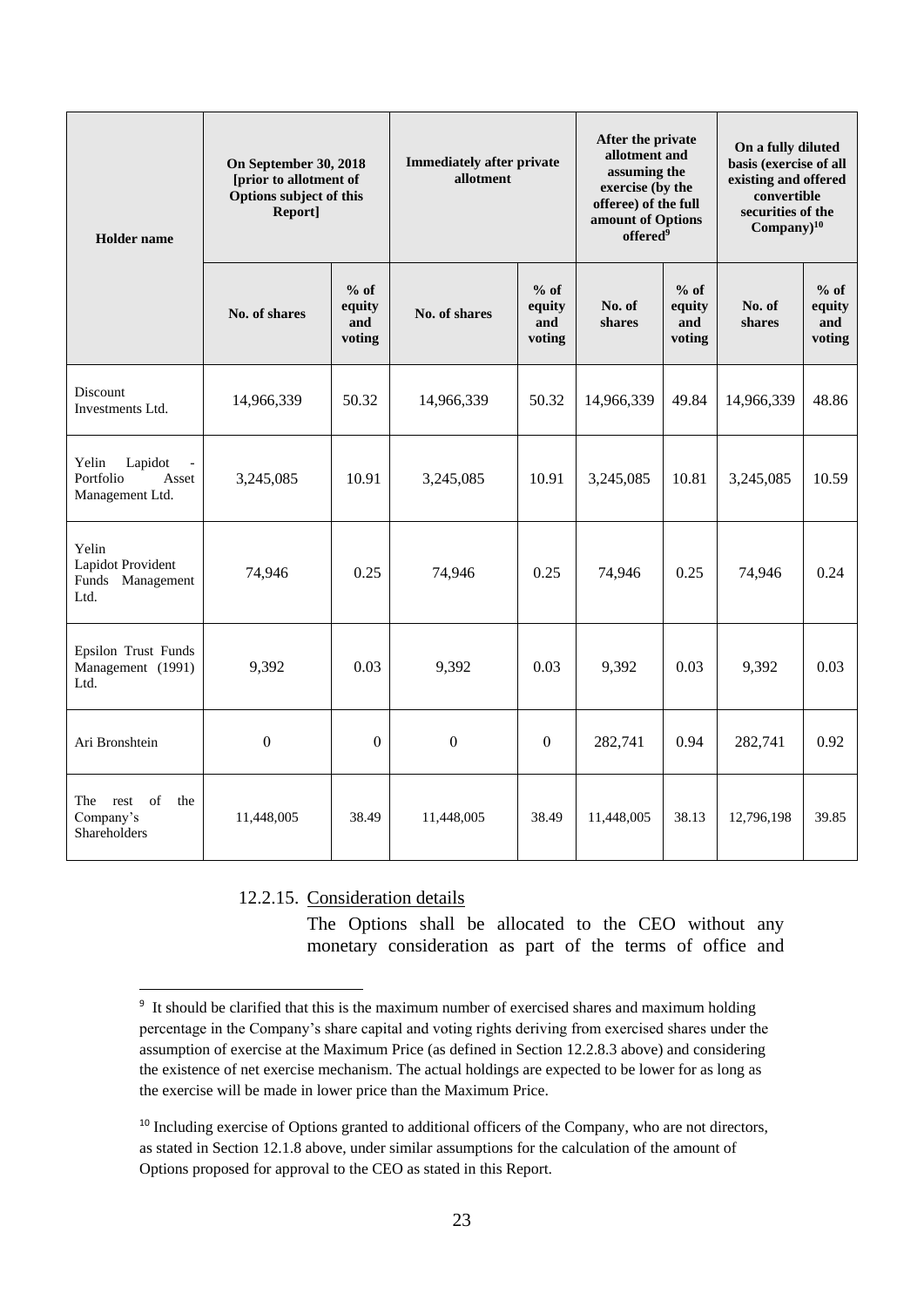employment. As aforesaid, the Exercise Price of each option shall be determined in accordance with Section 12.2.6.2 above. The Exercise Price is theoretical only and shall not actually be paid to the Company. As stated in Section 12.1 above, the allotment of the Options to the CEO shall be made in lieu of the annual bonus component in respect of the share return index for the bonus period of 2019.

12.2.16. The name of any substantial shareholder or officer of the Company which, to the best of the Company's knowledge, has a personal interest in the consideration and the nature of the personal interest of each of them

To the best of the Company's knowledge, except for the CEO's personal interest in the allotment of the Options, no substantial shareholder or officer of the Company has a personal interest in the consideration $11$ .

12.2.17. The required approvals or the conditions prescribed for the performance of the allotment pursuant to the offer, whether they were accepted or fulfilled, and if not, at what date they are expected to be received or to exist

The allotment of the Options to the CEO pursuant to this Report shall be made after receipt of the cumulative approvals detailed below, and their receipt is a precondition for the grant to the offeree:

- A. The Option Plan shall be submitted to the Tax Authority as required under Section 102 of the Ordinance. The Options shall be allotted not before 30 days have passed since the date of submitting the option plan to the Tax Authority. The Option Plan will be submitted to the Tax Authority soon after publication of this Report. To the extent the option plan will not be submitted until such date, the option plan will be submitted to the Tax Authority following the publication of this Report.
- B. The approvals of the relevant organs in the Company as required by law. On November 21, 2018, the Company's Board of Directors approved the grant of the Options, after the approval of the Compensation Committee of November 11, 2018. Therefore, the approval of the general meeting convened pursuant to this Report is still required<sup>12</sup>.
- C. Obtaining Tax Authority pertaining to the following requests (and also the tax ruling, if required): (a) request for ruling under "green track", pertaining to equity changes' mechanisms, the distribution of bonus shares and dividends, (b) request for a tax ruling under the

 $\overline{a}$ 

<sup>&</sup>lt;sup>11</sup> As stated in Section 12.1.8 above, a similar allocation was also made for other officers of the Company.

<sup>&</sup>lt;sup>12</sup> As stated in Section 4 above, the Compensation Committee and the Board of Directors may approve the allotment to the CEO even if the general meeting objects to its approval, subject to the aforesaid.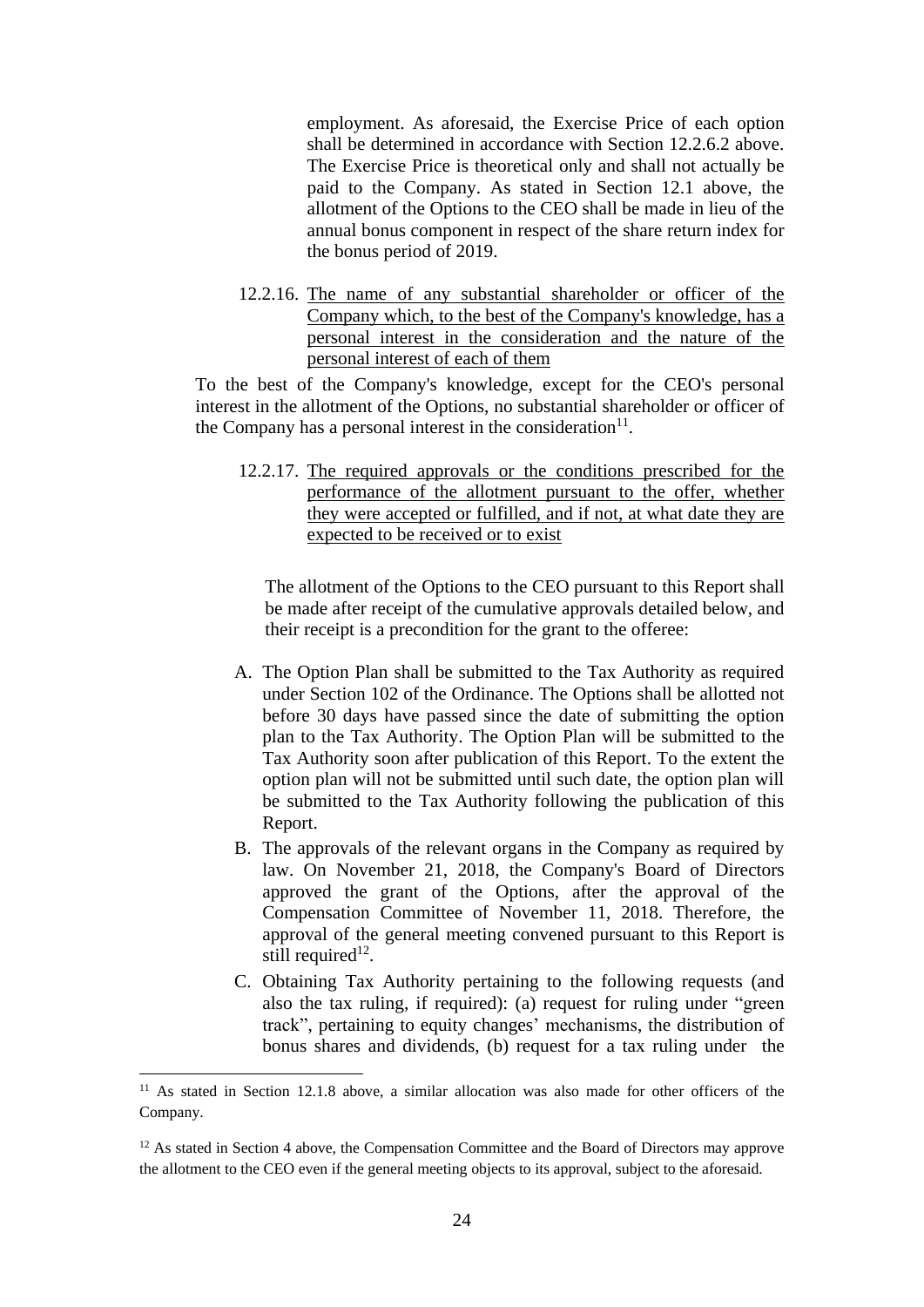"green track" pertaining to net exercise of employees' Options (Net exercise), which will include a note regarding the determination of a maximum exercise price.

D. Obtaining all the required approvals from the stock exchange, including listing for trading the underlying deriving from the exercise of the Options.

#### 12.2.18. Agreements between the Offeree and the shareholders or other Company's Offerees

To the best of the Company's knowledge, there is no agreement between the CEO and a shareholder of the Company regarding the purchase or sale of the Company's securities or voting rights therein.

### 12.2.19. Prevention or restriction in carrying out transactions with the securities offered

- 12.2.19.1. In accordance with the provisions of the Securities Law and the Securities Regulations (Details regarding Sections 15A to 15C of the Law), 5760-2000, the Offeree will be subject to restrictions on the resale of the shares that will derive from the exercise of the offered Options pursuant to the provisions of Section 15C of the Law and the said Securities Regulations which shall be from time to time, when the allotment to the offeree shall be deemed an allotment under Section 15A (a) (1) of the Law.
- 12.2.19.2. Subject to the contents of the Option Plan, the Trustee shall not perform any transaction or action with the Options and/or the Exercised Shares, shall not transfer, assign, withdraw, foreclose or pledge them voluntarily and shall not issue a power of attorney or a deed of transfer for them, whether with immediate or future effect, other than a transfer by virtue of a probate will or by law, except following payment of the applicable tax due from their allotment or after securing such tax payment; If the shares were transferred by virtue of a probate will or by law, the provisions of Section 102 and the provisions of the rules shall apply to the offeree's heirs or transferees, as the case may be. The Trustee shall not transfer the Options to any third party, including the offeree, except in accordance with instructions received from the Administrator.
- 12.2.19.3. The Options and all the other rights of the offeree under the Option Plan, and during the Lock-Up Period - the Exercised Shares and any rights deriving therefrom - may not be transferred, assigned, sold, pledged or foreclosed, and no right may be granted to any third party other than to transfer to heirs by law subject to the terms of the Plan and the Options and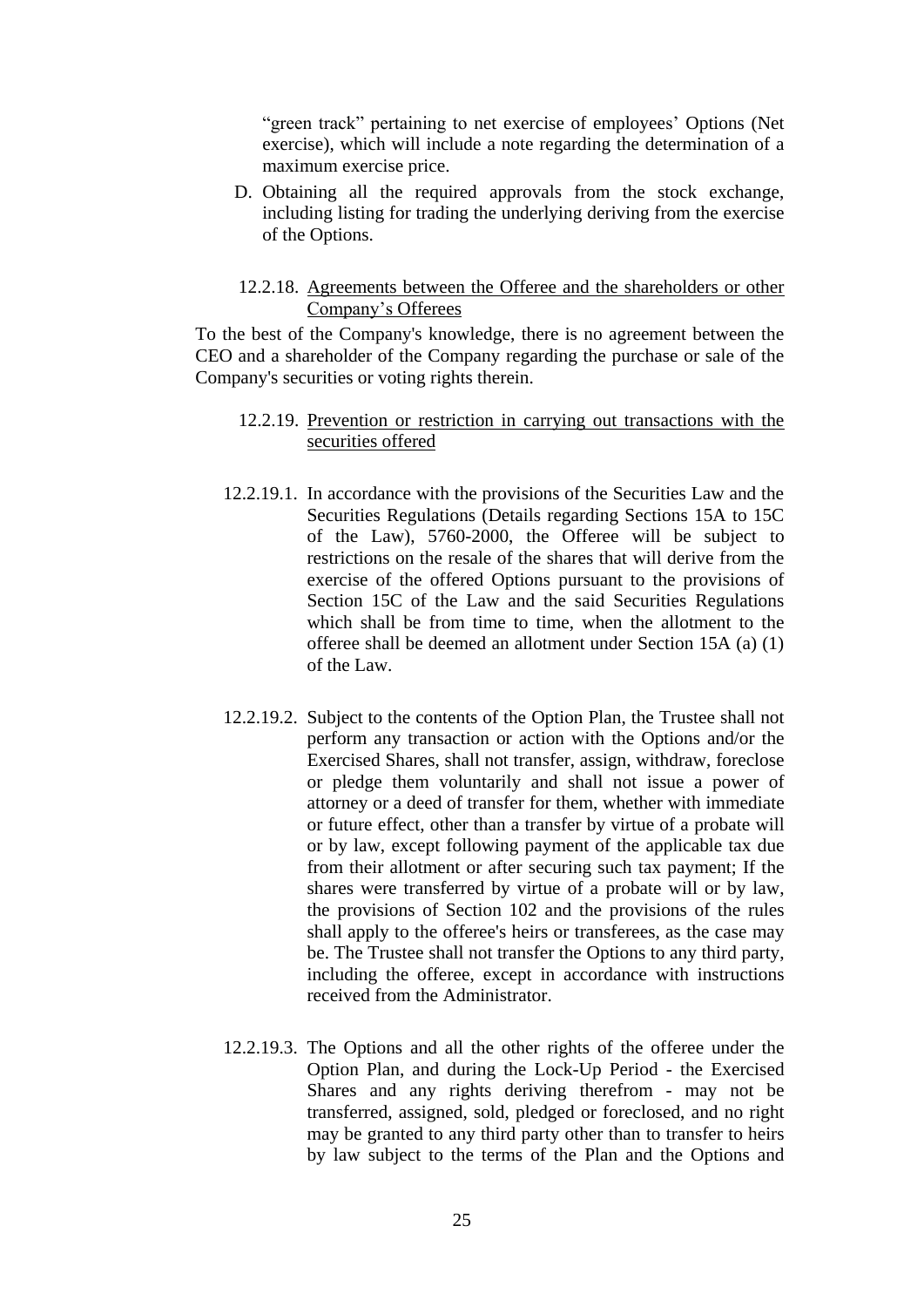subject to the Lock-Up Period and the provisions of Section 102 and the 102 rules.

- 12.2.19.4. Prior to the payment of the applicable tax as stated in Section 7 to the Section 102 rules, Options or Exercised Shares may not be transferred, assigned, pledged, foreclosed or otherwise voluntarily encumbered, and no power of attorney or transfer deed, whether immediate or of future effect, may be issued, except by virtue of a probate will or by law; If the Options or the Exercised Shares were transferred by virtue of a probate will or by law as aforesaid, the provisions of Section 102 and the provisions of the Section 102 rules shall apply to the offeree's heirs or transferees.
- 12.2.19.5. Transfer of rights to Options or to Exercised Shares pursuant to a probate will or in accordance with the law shall be valid and binding on the Company only after the Company has been furnished with the following notarized documents:
	- A. Written request for transfer and a copy of a legal document that creates or confirms the right of such person to act in relation to the offeree's estate and which creates or approves the right of the transferee;
	- B. Written consent by the transferee to pay any amount in respect of the Options or the Exercised Shares and consent to pay any payment required in accordance with the provisions of the Plan and consent to comply with all the provisions of the Plan and the Options award letter;
	- C. Any other evidence required by the Administrator in order to establish the right to transfer the Options or the Exercised Shares granted under the Plan and/or any right deriving therefrom, and the validity of the transfer.

#### 12.2.20. Options Grant Date

The Allocation Date is as set forth in Section 12.1.7 above. As stated above, the number of Options to be granted to the CEO on the Allotment Date shall be determined in accordance with the Fair Value in the amount of NIS1,043,000 and according to the assumptions on which the Fair Value is based as specified in Section 12.2.12 above, mutatis mutandis, as of January 1, 2019.

#### 12.2.21. Administrator's Authorities

Subject to the provisions of the Law, the Company's Articles of Association, the Compensation Policy and any other resolution of the Company's Board of Directors, the Administrator or a Board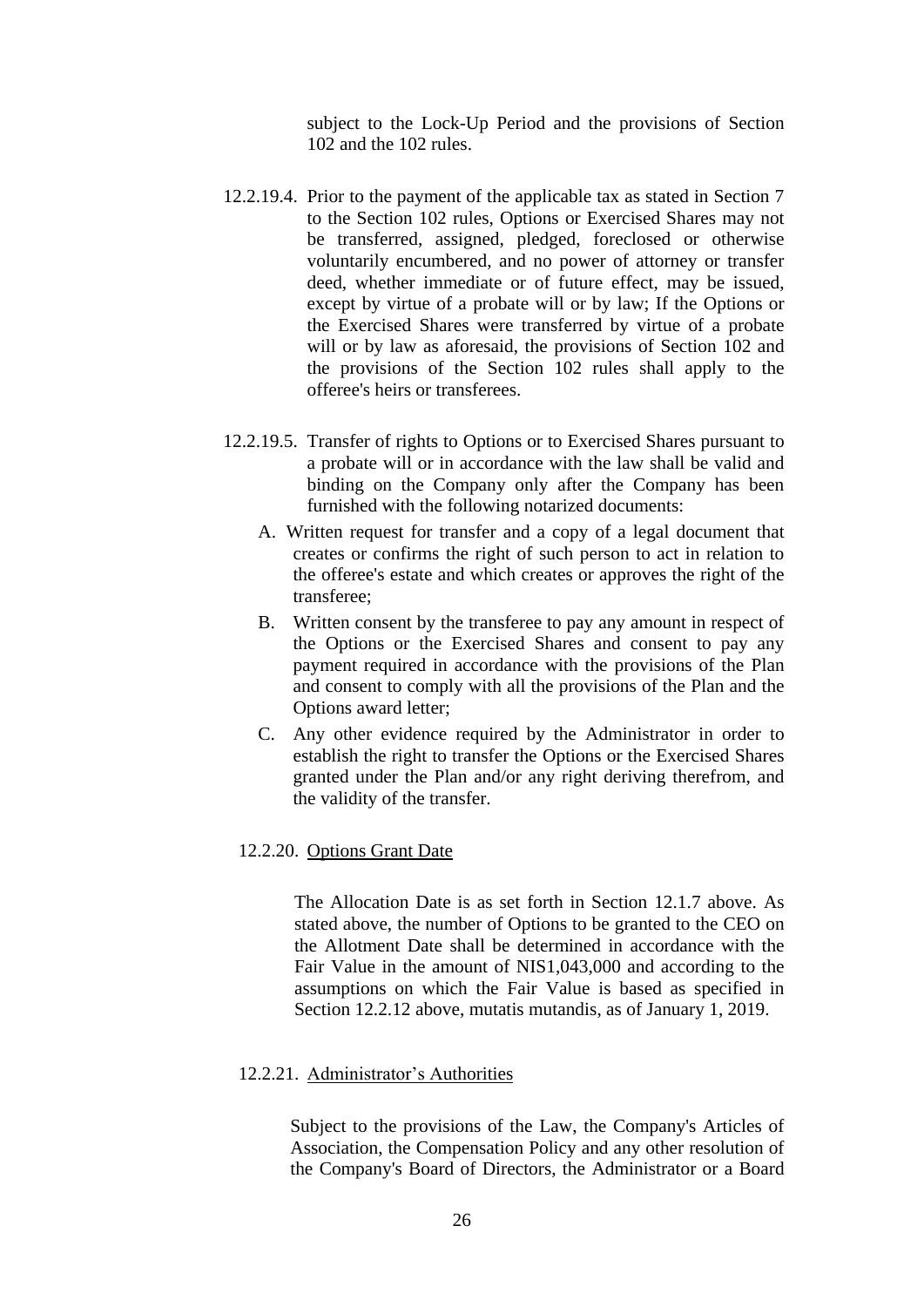of Directors' committee so authorized by the Board of Directors, shall be authorized, at its sole discretion, to exercise all powers and authorities (subject to Board of Directors' approval, if such an approval is required by law) and to interpret, whether such powers and authorities have been expressly given to them in the Plan or whether such powers or powers are required or desirable for the purpose of administering the plan, including:

- A. To determine:
	- (1) Who shall be the offerees under the Plan, number of Options to be granted to each offeree in accordance with the Compensation Policy, the vesting conditions, the vesting and lock-up periods for each offeree and the Exercise Price of the Options (subject to the approval of the authorized organs, if such approval is required by law);
	- (2) Date or dates at which Options will be granted;
	- (3) Whether, to which extent and under which circumstances, shall it be possible to repay, cancel, foreclose, replace, return to the Company or waive Options or an Exercised Share held in trust;
	- (4) Any provision or condition according to which Options are granted, in addition to those specified in the Plan;
	- (5) Whether all or part of the Exercised Shares are allocated out of dormant shares of the Company, including those that the Company intends to purchase for this purpose;
	- (6) To resolve whether to deposit shares, in advance in trust in the hands of the Trustee, that are to be purchased for the purpose of their grant to the Trustee in favor of the offerees as Exercised Shares.
	- (7) To approve adjustments in the terms of the Options whose manner of execution was not explicitly determined in accordance with the provisions of the Plan;
	- (8) Take any measures or actions necessary or desirable for the management and implementation of the Plan.
- B. Interpret any provision of the Plan and take any action required as a result of this interpretation, including:
	- (1) In accordance with the provisions of the Plan for vesting acceleration, to accelerate the dates according to which the Options are to be vested;
	- (2) Exercise the powers vested in it in accordance with the provisions of the Plan;
	- (3) If necessary to interpret and guide how each of the provisions of the Plan has to be implemented.

Notwithstanding the foregoing, any interoperation, resolution or action of the Administrator will not contradict the provisions of Section 102 and the Section 102 rules, and any waiver or amendment of a term of the Option Plan, which are not set forth under the plan or under the grant letter, will not significantly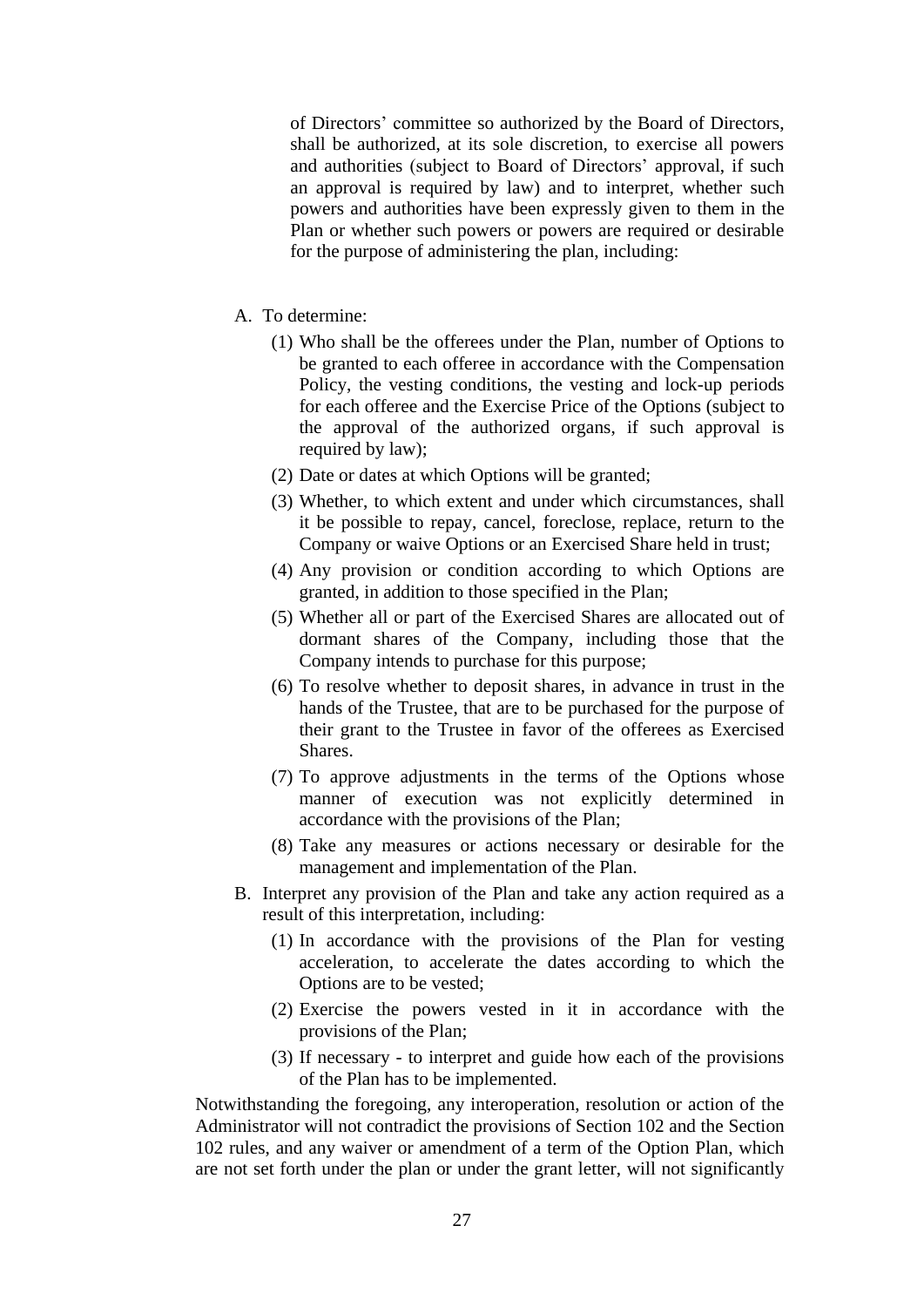derogate from the rights of the offerees under the option letters granted under the option plan, unless consented in advance by those offerees.

## 13. **Office and Employment Terms**

13.1. The CEO's maximum possible remuneration for 2019, insofar as the grant of the Options to the CEO is approved by the shareholders (in terms of cost, in USD thousands) is summarized in the table below:

| The Person receiving the Remuneration |            |                             |                                                                                                                          | Remuneration for services |              |                                        |                          | Total                    |                          |                          |     |
|---------------------------------------|------------|-----------------------------|--------------------------------------------------------------------------------------------------------------------------|---------------------------|--------------|----------------------------------------|--------------------------|--------------------------|--------------------------|--------------------------|-----|
| Name                                  | Position   | Position<br>$(\%)$<br>scope | Percentage $\begin{pmatrix} \gamma_6 \\ \gamma_6 \end{pmatrix}$<br>$\mathrm{supp}\mathbf{H}$<br>$\operatorname{Holding}$ | Salary                    | <b>Bonus</b> | remuneration<br><b>Share</b><br>-based | Management<br>fee        | Consultation fee         | Commission               | Other                    |     |
| Ari<br>Bronshtein                     | <b>CEO</b> | 100%                        | $\overline{\phantom{a}}$                                                                                                 | 493                       | 246          | 96                                     | $\overline{\phantom{0}}$ | $\overline{\phantom{0}}$ | $\overline{\phantom{a}}$ | $\overline{\phantom{a}}$ | 835 |

# 13.2. Ratio between variable and fixed components

According to the data expected for 2019 (given the theoretical entitlement to the maximum annual bonus for 2019 after deduction of the share yield component<sup>14</sup>), the ratio between the annual cost of the variable components and the annual total cost of the CEO's office and employment terms for 2019 will be approximately 41%.

## 13.3. Ratio between the terms of office and employment of the CEO and the terms of the Company's employees

The ratio between the expected cost of terms of office and employment of the CEO for 2019 (given the theoretical entitlement to the maximum ceiling for the annual bonus for 2019 after deduction of the share return component<sup>15</sup>) is 3.6

 $\overline{a}$ 

<sup>&</sup>lt;sup>13</sup> As of the date of this Report, the CEO does not hold any securities of the Company. The allotment of Options to the CEO is being submitted for approval by the shareholders meeting of the Company as detailed in this Report.

<sup>&</sup>lt;sup>14</sup> Regarding the capital remuneration for 2019, a third of the value of the capital remuneration was allocated on the grant date (a linear distribution of the equity compensation in its three years of vesting) and not the accounting value attributed to the equity compensation in 2019.

<sup>&</sup>lt;sup>15</sup> See footnote 12 above.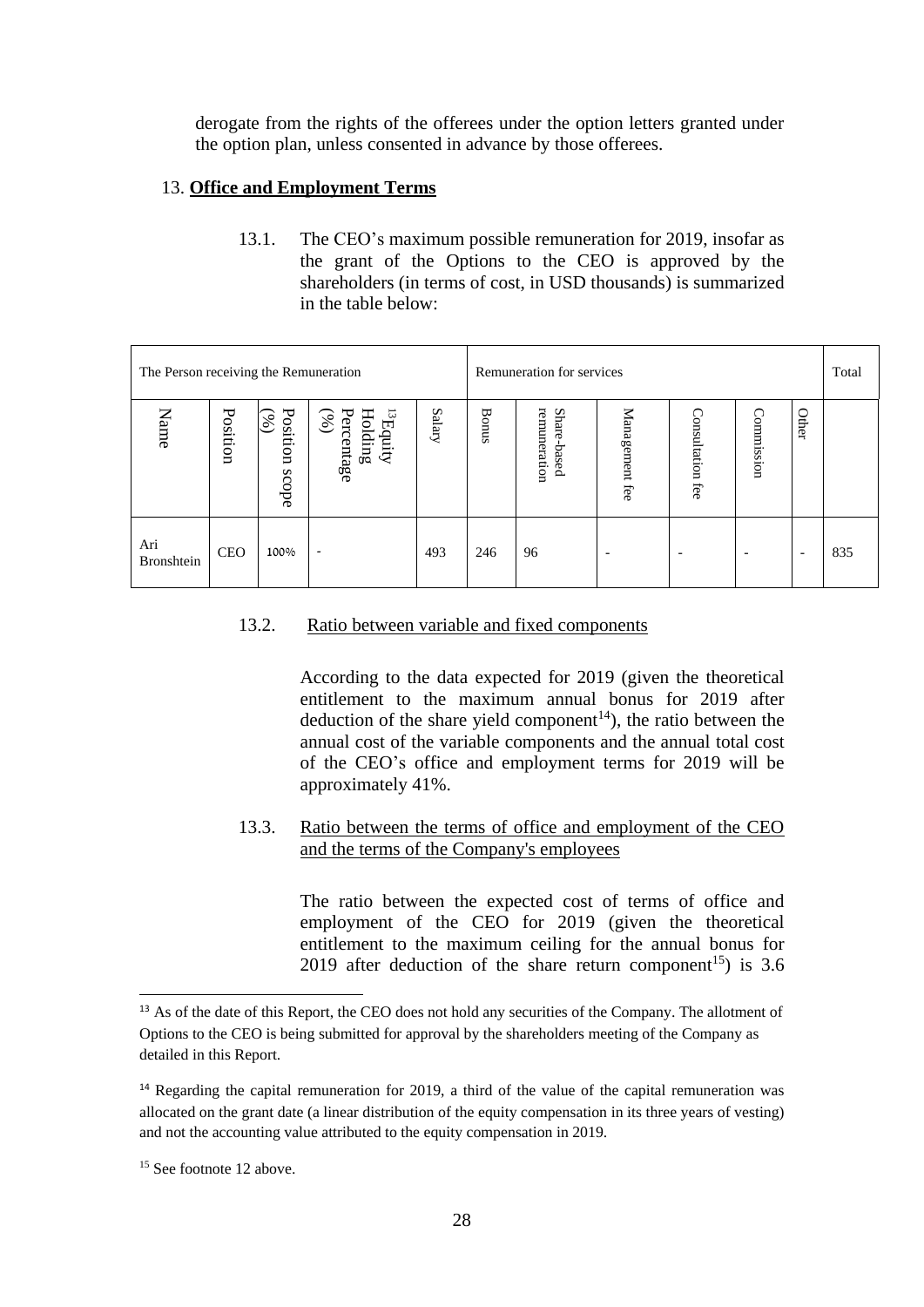times the average cost and 7.1 times the median external cost of the employment terms of Company employees<sup>16</sup> (including other officers of the Company other than the CEO based on 2017 data).

- 13.4. Process for approval of the grant of Options to the CEO and reasons of the compensation committee and the Board of Directors for the approval
- 13.4.1. On November 21, 2018, following the approval of the compensation committee on November 11, 2018, the Company's Board of Directors approved the grant of Options to the CEO as stated in Section 1 of this Report.
- 13.4.2. The following data and information have been reviewed and considered, inter alia, during the meetings of the Board of Directors and of the compensation committee:
- A. The Company's Compensation Policy;
- B. The current terms of office of the CEO;
- C. The terms of employment of the Company's employees (including the data required for reference pursuant to Amendment No. 20 to the Companies Law);
- D. An economic opinion prepared by the Appraiser for the purpose of calculating the number of Options derived from the Fair Value as stated in Section 12.2.12.1 above.
- 13.4.3. The members of the Compensation Committee who participated in the committee's meetings of November 11, 2018 were: Ehud Rassabi (External Director and Chairman of the Committee), Yehuda Freidenberg (External Director), Benjamin Gantz (External Director) and Lee-Bath Nelson (External Director),
- 13.4.4. The members of the Board of Directors who participated in the meeting of the Board of Directors dated November 21, 2018 were: Eduardo Elsztain, Saul Zang, Gerardo Ariel Tyszberowicz, Amiram Erel, Ehud Rassabi, Yehuda Freidenberg, Benjamin Gantz, Lee-Bath Nelson and Yael Andorn.

 $\overline{a}$ 

<sup>&</sup>lt;sup>16</sup> The Company does not employ contractors on a regular basis, but only rarely and for limited and fixed periods of time. Accordingly, the Compensation Committee and the Board of Directors found that an examination of the relationship between the CEO's terms of office and employment and the terms of employment of contractors is irrelevant.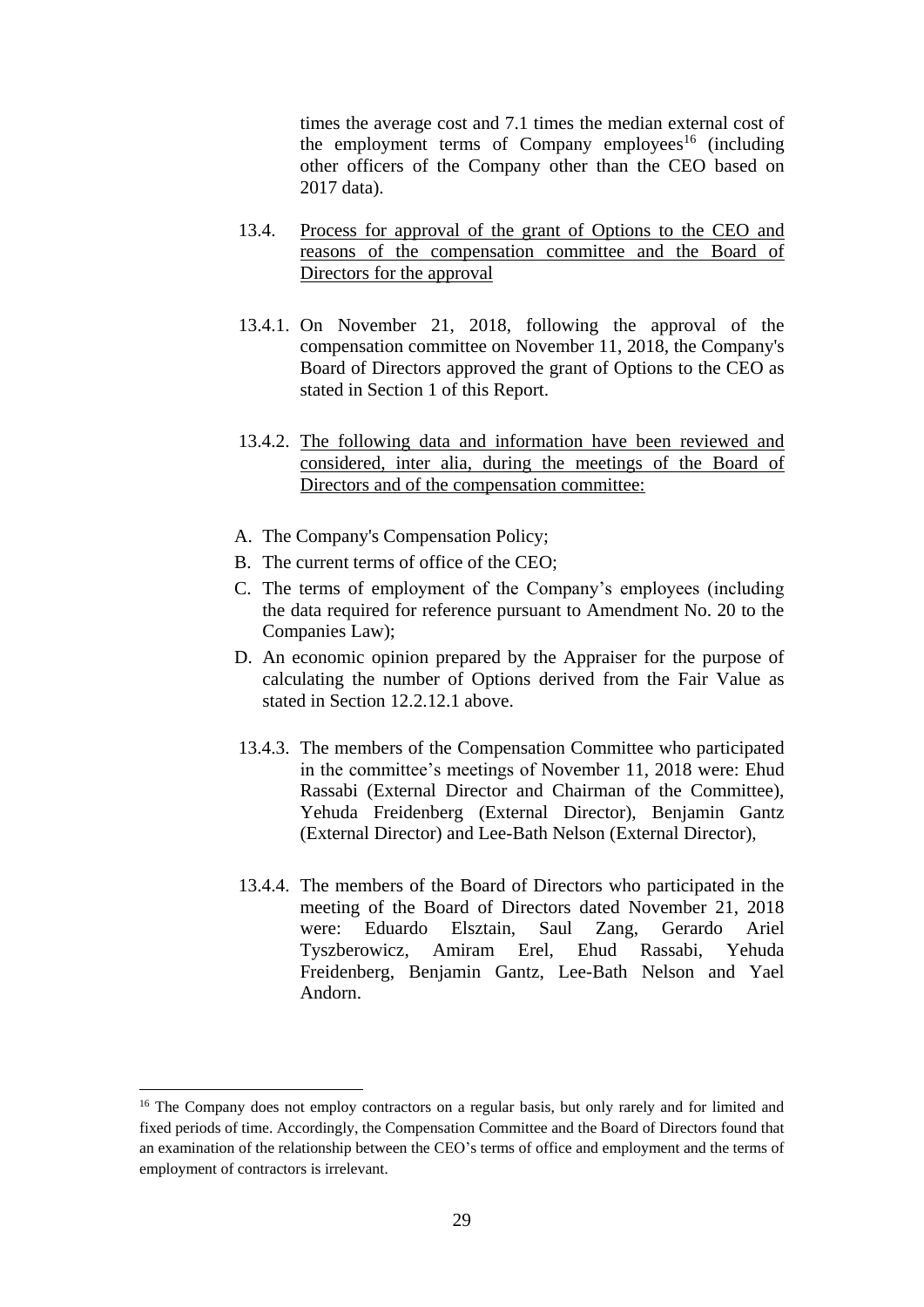- 13.4.5. Compensation Committee's and the Board of Directors' reasons for approving the resolution on the agenda regarding the CEO:
- A. The approval of the Plan and the grant of options to the CEO according to the Plan are in accordance with the Compensation Policy and are intended to incentivize and strengthen the mutual interests between the CEO and the shareholders, and to create a long term commitment by the CEO. The grant of Options is in line with the Company's' interests and will strengthen the CEO's identification with the Company.
- B. In relation to the CEO, the grant of Options is in lieu of the share return component in the annual bonus, and not in addition to the existing compensation components, and should bring savings in the Company's cash flow.
- C. The terms of the Options, including their amounts and the vesting periods, comply with the principles determined for officers under the Company's Compensation Policy which was approved by the general meeting. In relation to the Company's officers, waiving the share return component under the annual bonus is a pre-condition for participation in the Plan.
- D. The Plan and the grant of Options to the CEO is intended to balance between the fixed components and the variable components – the equity related remuneration, to assure that the variable components do not create a conflict of interest or encourage taking unreasonable risks. The amount of Options at the Date of Grant is limited by a ceiling which complies with the limitation set forth under the Compensation Policy, such that the connection between the fixed and the variable components is maintained and there is a ceiling for the variable component at the Date of Grant.
- E. The CEO has served in his position since 2009. Since the beginning of his tenure, the CEO has succeeded in contributing significantly to the improvement of the Company's operations and the state of the Company's business and has a thorough knowledge of the Company's business in all its aspects.
- F. The share return component of the annual bonus, which the approved grant of Options to the CEO replaces, was determined, inter alia, also taking into account the qualifications of the CEO, his experience, seniority in the Company, his achievements, his responsibilities and the remuneration he received in the past in respect of which the Compensation Committee and the Board of Directors found that it is relatively proportional to what is customary in companies with similar activity or scope of business. It should be noted that, due to the fact that there are only few public companies which are similar in nature to the Company, it is difficult to examine and learn from comparative information as to what is a customary compensation in similar companies.
- G. The approval of the grant of Options to the CEO included an examination and a reference to the ratio between the CEO terms of office and employment, and the compensation cost of the other Company employees. The Compensation Committee and the Board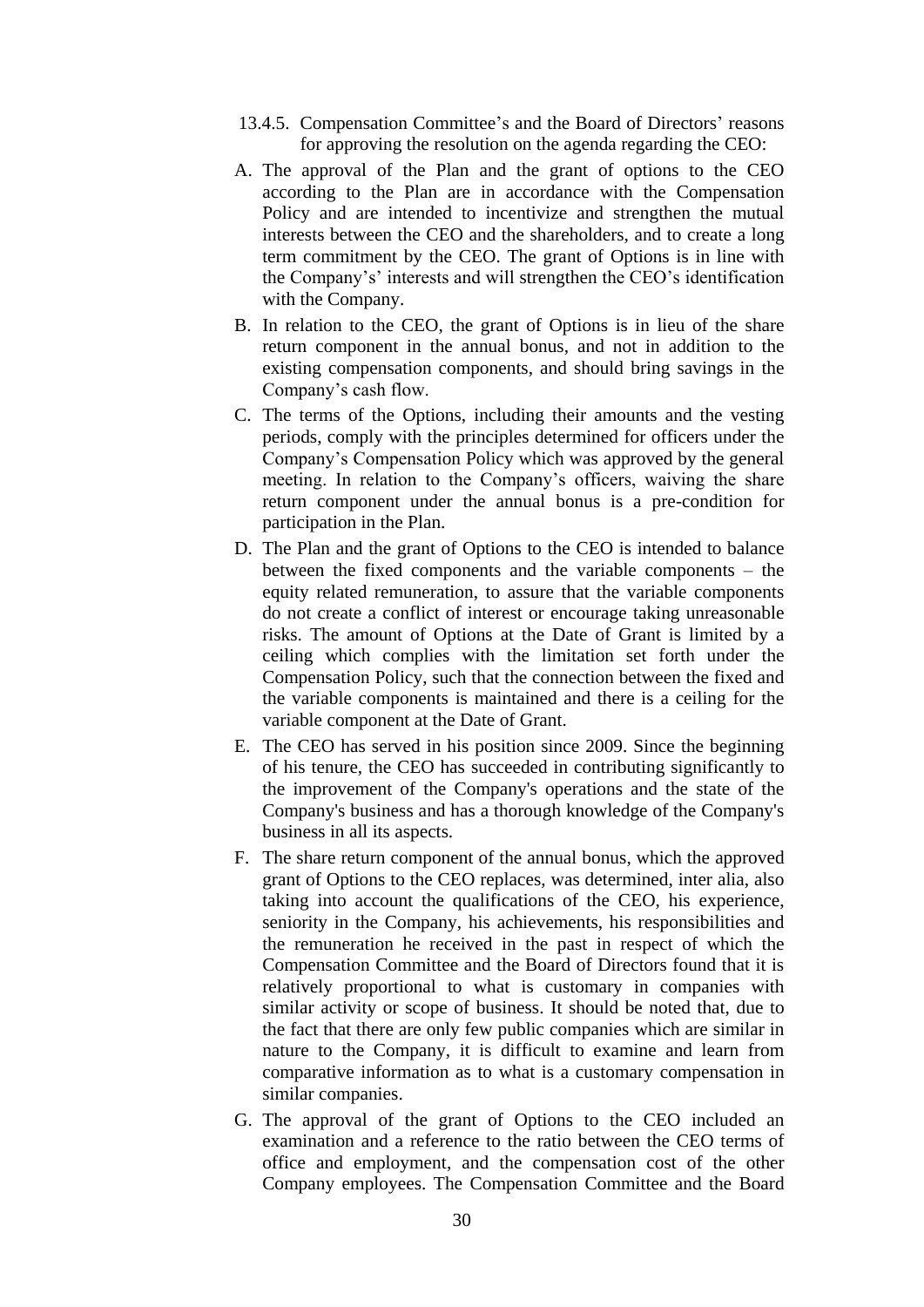of Directors assessed that the gaps are not expected to have an effect on the employment relations in the Company, because of, inter alia, the complexity of the CEO position and the fact that the Options are granted, as mentioned above, in lieu of the share return component.

- H. The ratio between the fixed and the variable remuneration of the CEO's terms of employment is proportionate and balanced, taking into account the scope of responsibility assigned to the CEO and the desire to provide an incentive to the CEO in achieving the Company's goals.
- I. The Exercise Price was determined in accordance with the provisions of the Compensation Policy, including a premium increment of 10%, and was intended to be an incentive for raising the value of the Company.
- J. Pursuant to the provisions of the Companies Law, the Compensation Committee and the Board of Directors examined the possibility to determine a ceiling for the exercise value of a non-cash compensation, and in view of the nature of activities of the Company, determined a ceiling for the exercise of Options granted to the CEO (and to additional officers in the Company as set forth under Section 12.1.6 above) which shall be the closing price in NIS, comprising a 100% increase of the average price for the Company's shares during the 30 trading days immediately preceding January 1, 2019.
- K. In view of the above considerations, approval of the grant of the Options to the CEO is in the best interests of the Company and is reasonable under the circumstances
- 13.5. The names of the Controlling shareholders and the rights conferring control over the company

To the best of the Company's knowledge, those who may be considered controlling shareholders (as these terms are defined in the Companies Law) in approving the resolution on the agenda are:

- 13.5.1. Discount Investment Corporation. Ltd. (DIC) is considered to be the controlling shareholder of the Company, by virtue of DIC's holdings, as of the date of this Report, of 50.32% of the issued share capital of the Company and of the voting rights in the Company. DIC is a publicly-held company whose shares are traded on the Tel Aviv Stock Exchange.
- 13.5.2. DIC is controlled by Dolphin Netherlands BV (hereinafter: "**Dolphin Netherlands**"), through Dolphin A L Investments Ltd., a company incorporated in Israel that is wholly owned by it ("**Dolphin Israel**").
- 13.5.3. The controlling shareholder of Dolphin Netherlands is Mr. Eduardo Elsztain through corporations under his control. For